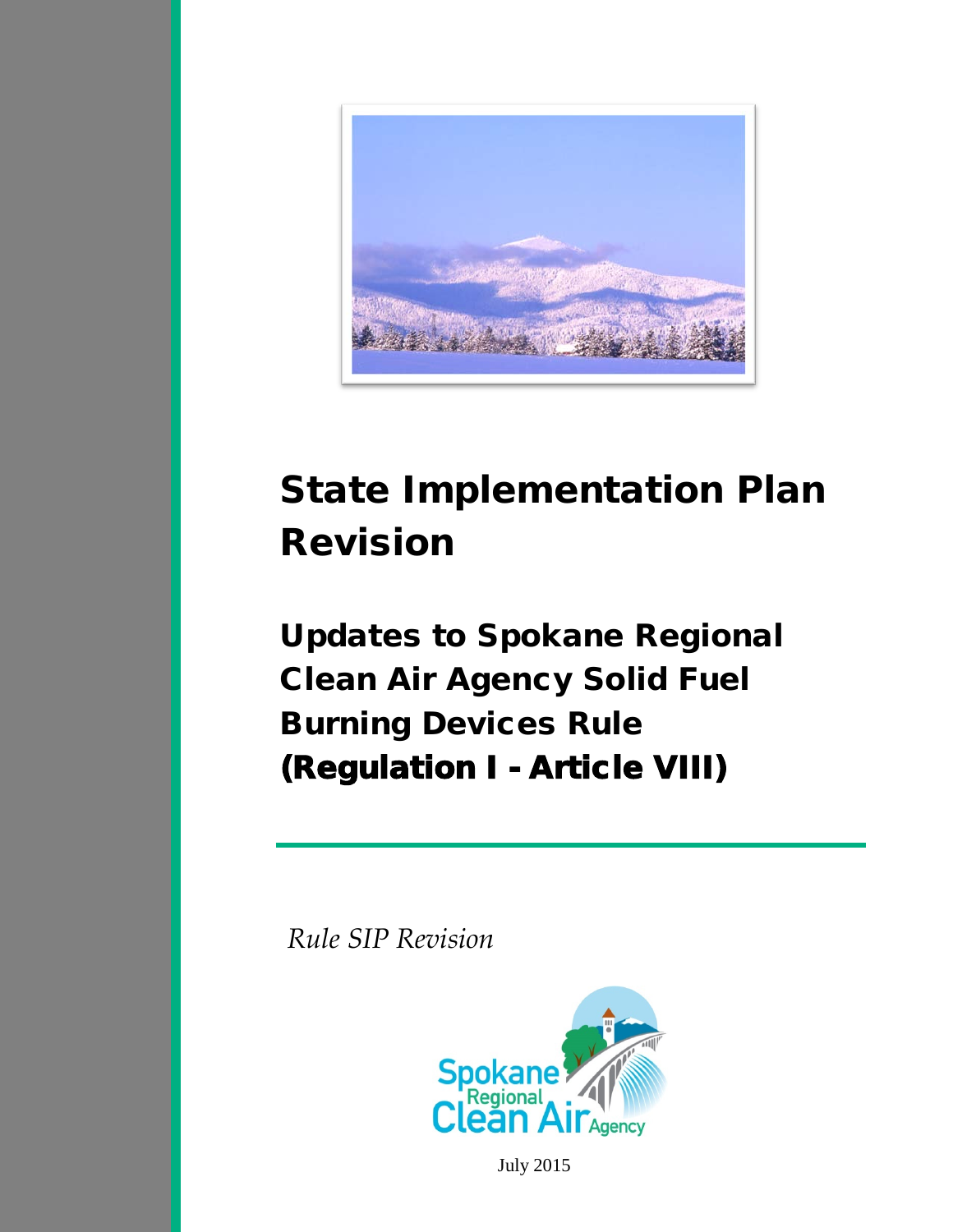# **Publication and Contact Information**

This report is available on Spokane Regional Clean Air Agency's website, www.SpokaneCleanAir.org.

### **Contact:**

Spokane Regional Clean Air Agency Attn: Margee Chambers 3104 E. Augusta Avenue Spokane, WA 99207 Phone: (509) 477-4727 Fax: (509) 477-6828 Email: mchambers@spokanecleanair.org

*If you need this document in an alternate format for the visually impaired or hearing loss, call Spokane Regional Clean Air Agency at 509-477-4727.*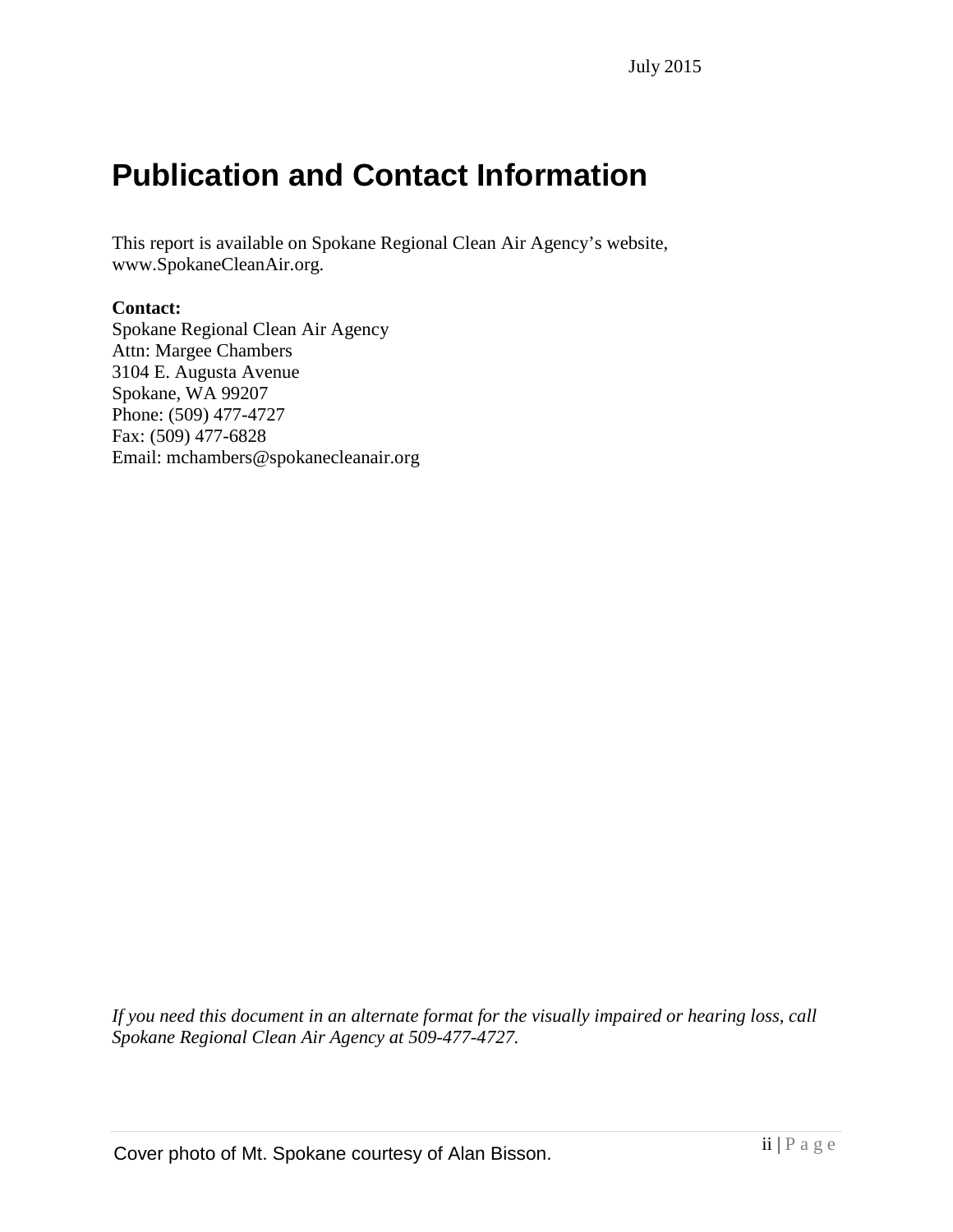# State Implementation Plan Revision

# Updates to Spokane Regional Clean Air Agency Solid Fuel Burning Devices Rule *(Regulation I - Article VIII)*

*by*

*Spokane Regional Clean Air Agency*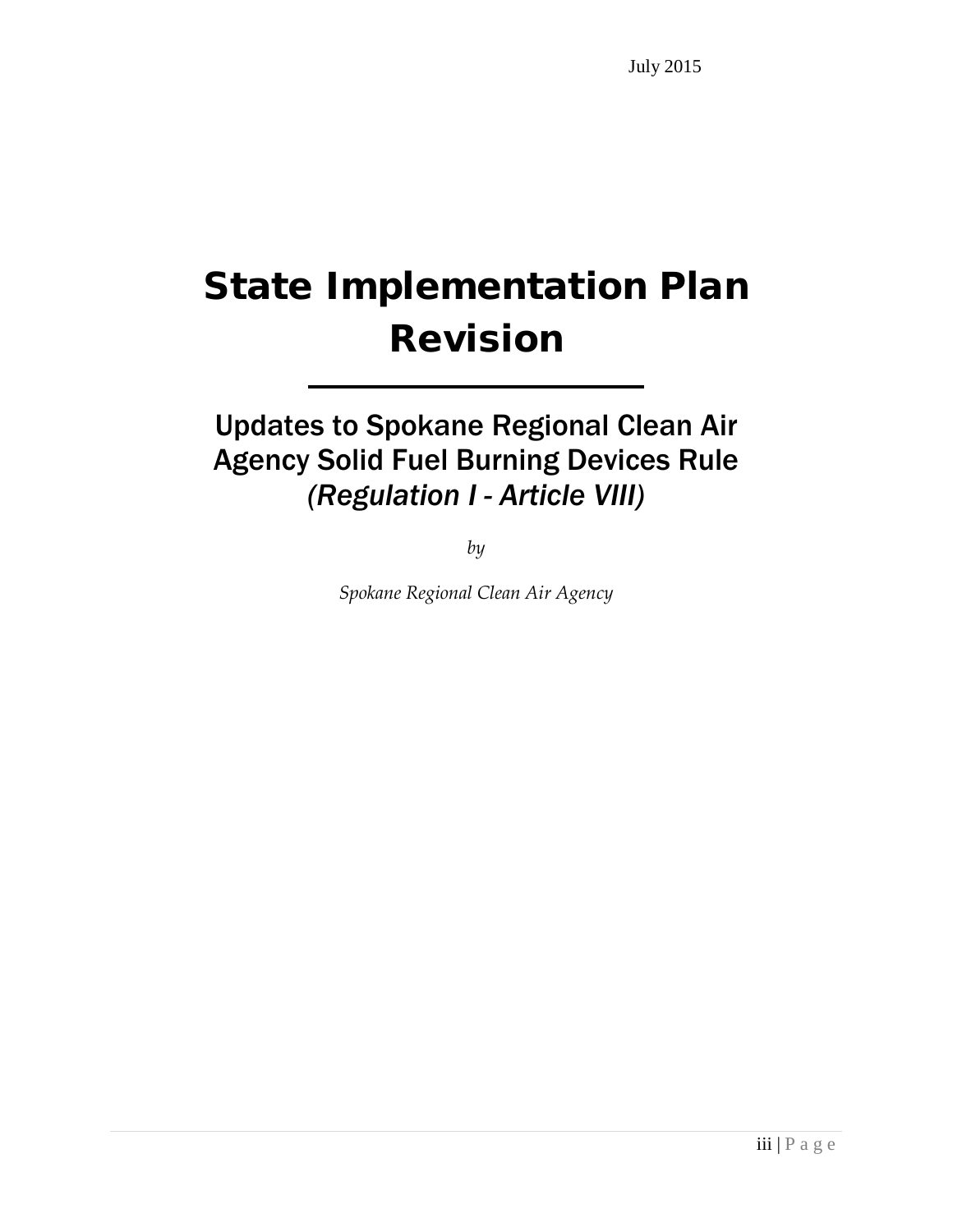*This page left blank intentionally.*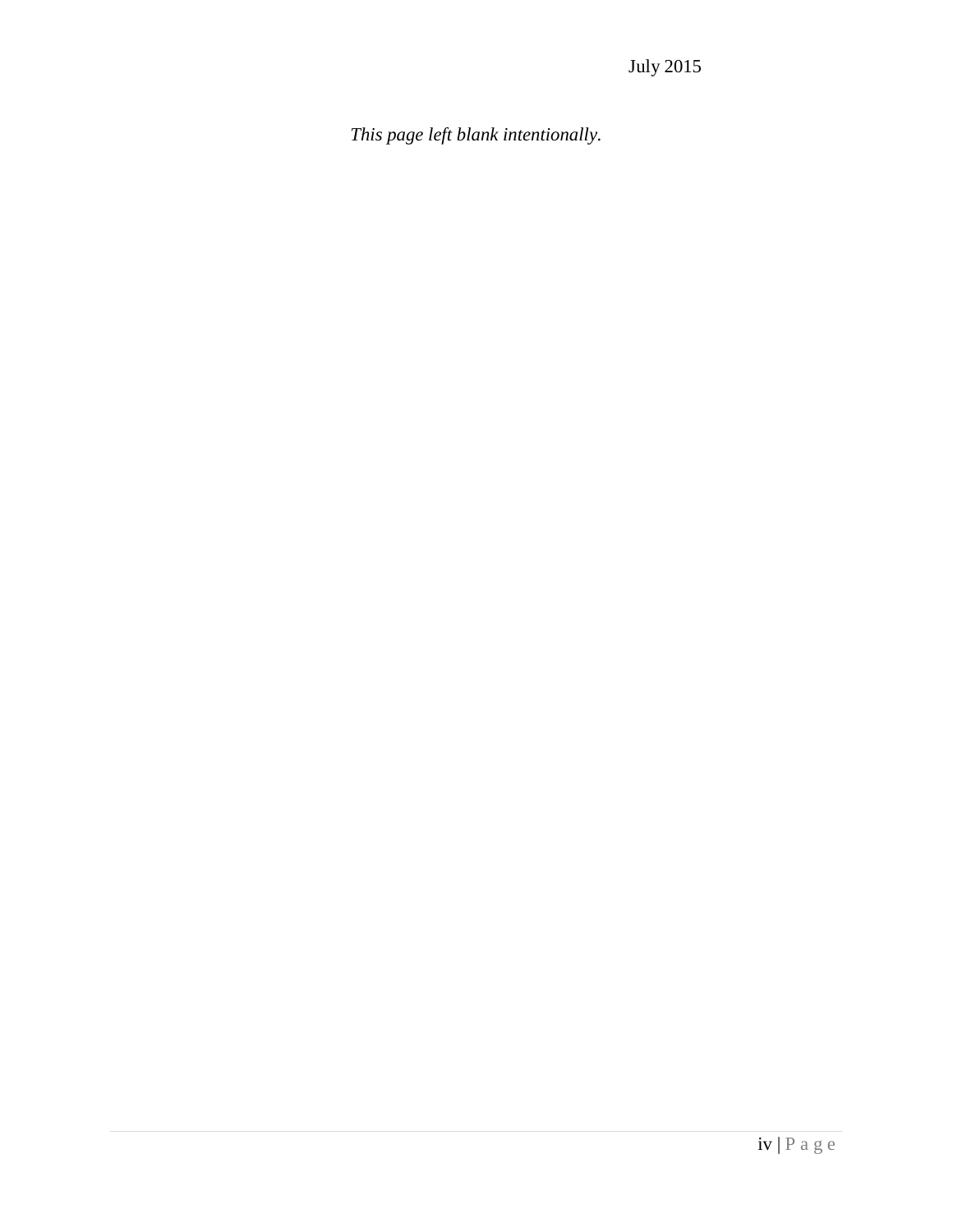# **Table of Contents**

### Page

| $\mathbf{I}$ . |                                                                               |  |
|----------------|-------------------------------------------------------------------------------|--|
|                |                                                                               |  |
|                |                                                                               |  |
|                |                                                                               |  |
| H.             |                                                                               |  |
|                |                                                                               |  |
|                |                                                                               |  |
|                |                                                                               |  |
|                |                                                                               |  |
|                |                                                                               |  |
|                | Section 8.09 – Procedure to Geographically Limit Solid Fuel Burning Devices 6 |  |
|                |                                                                               |  |
| HI.            |                                                                               |  |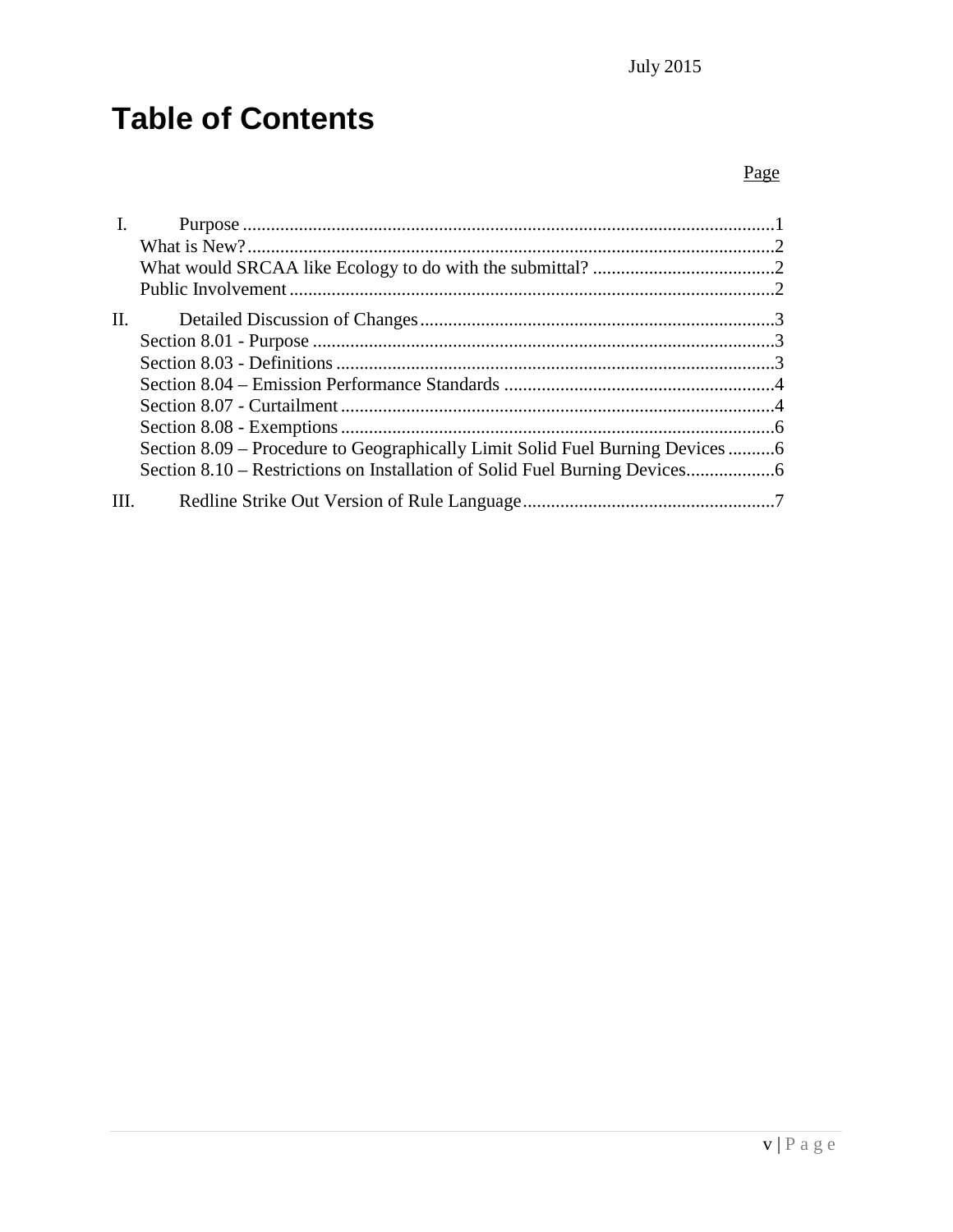# <span id="page-5-0"></span>**I. Purpose**

The federal Clean Air Act requires the Environmental Protection Agency (EPA) to develop National Ambient Air Quality Standards (NAAQS) for six common air pollutants called criteria pollutants. It requires states to develop plans (called State Implementation Plans or SIPs) detailing how the states will meet these standards.

Washington's SIP consists of state regulations adopted by the Department of Ecology (Ecology), state regulations adopted by the Energy Facility Site Evaluation Council (EFSEC), and regulations adopted local clean air agencies. States must submit their SIPs to EPA for approval, after providing public notice and an opportunity for public comment. In Washington, the Governor designated Ecology as the agency responsible for adopting SIP revisions and submitting SIPs to EPA.

Once approved by EPA, provisions in SIPs become federally enforceable. This means that if a local agency or state fails to implement the SIP, citizens or EPA can step in. In other words, SIPs allow for additional oversight by the public, regulated community and EPA.

On July 10, 2014, the Spokane Regional Clean Air Agency (SRCAA) adopted a revised regulation for the use of solid fuel burning devices including wood stoves, in the Spokane area. Before adopting the revised Regulation I, Article VIII, *Solid Fuel Burning Device Standards,*, SRCAA provided notice to the public, accepted public comments, and held a public hearing.

The primary intent of the regulation update was to align the regulation's stated procedure for issuing temporary bans, or curtailments, on the use of solid fuel burning devices with Washington State law. The regulation update also revised the process for individuals to obtain authorization to use solid fuel burning devices during burn bans. The criteria for issuing burn bans are established in Revised Code of Washington (RCW) 70.94.473, which was amended by the state legislature in 2008. Incorporating the amended RCW into Regulation I, Article VIII does not affect SRCAA's practices with respect to the issuance of burn bans because the agency already implements the RCW.

The SRCAA *Solid Fuel Burning Device* regulation was first submitted to the EPA in 1994 for inclusion in the Washington SIP to bring about the attainment of the NAAQS for particulate matter ten microns or less (PM10). The area was redesignated to attainment in 2005, and is currently a maintenance area for PM10. We are submitting the updated regulation to Ecology, as the Governor's designee for the SIP. We request that Ecology adopt the SIP revision and submit it to EPA for approval in Washington's SIP.

The SIP revision is updating the local *Solid Fuel Burning Device* regulation language from the old, 1994 version to the current, 2014 version. The SIP revision does not change current local and state rules regarding the use of solid fuel burning devices. The SIP revision does not address EPA's new emission standards for the manufacture of new woodstoves. That is a federal manufacturing requirement.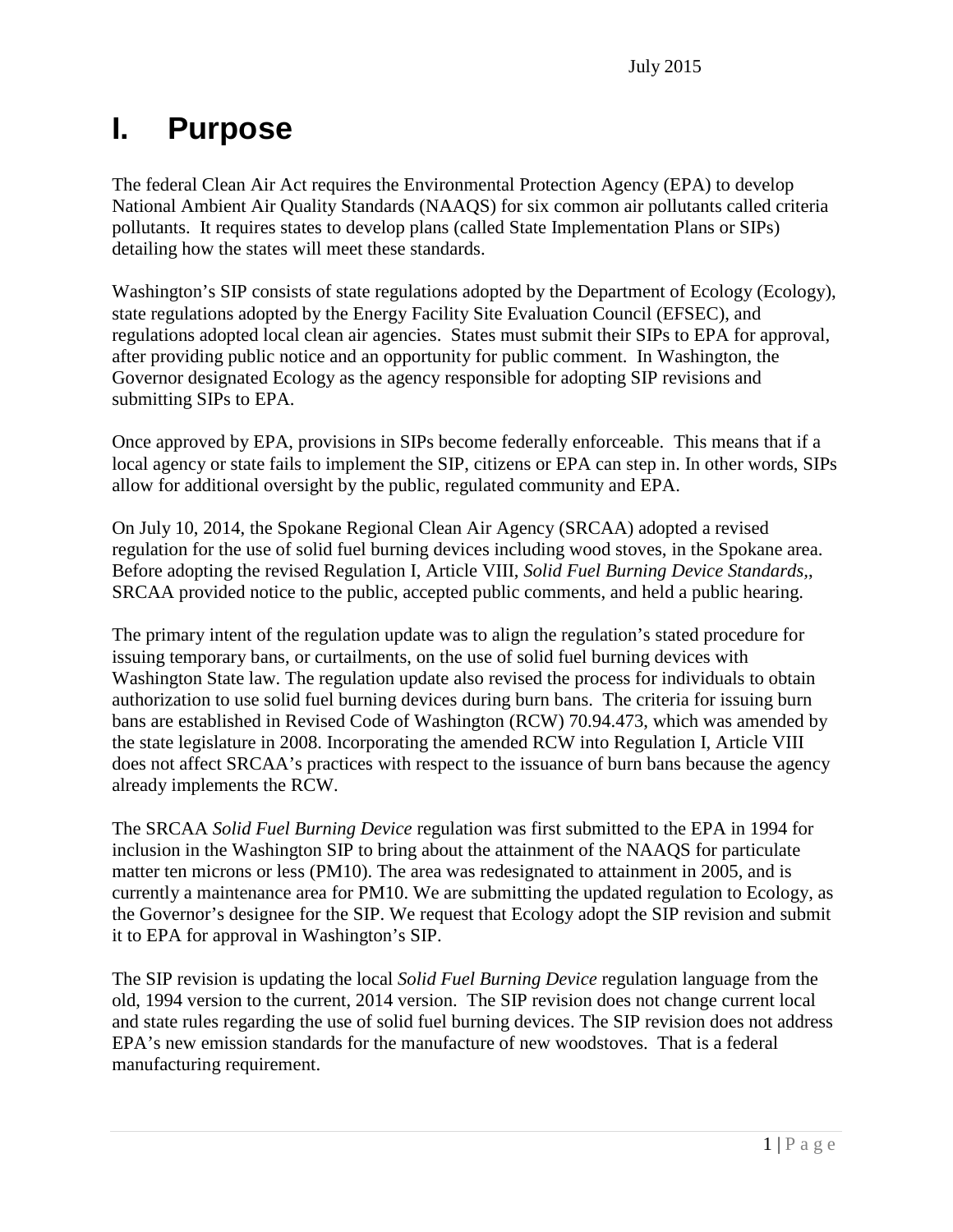# <span id="page-6-0"></span>**What is New?**

SRCAA amended its Regulation I, Article VIII, *Solid Fuel Burning Device Standards,* to meet changes to RCW 70.94.473. These updates now need to be reflected in the SIP. The changes are made to:

- Meet EPA air quality requirements
- Update criteria for issuing burn bans on the use of solid fuel burning devices
- Update the criteria for exemptions
- Reduce wood smoke emissions

# <span id="page-6-1"></span>**What would SRCAA like Ecology to do with the submittal?**

SRCAA proposes that Ecology, as the Governor's designee for the SIP, submit the SIP to EPA and request EPA to approve this rule revision into the SIP.

# <span id="page-6-2"></span>**Public Involvement**

As the Governor's designee for the SIP, Ecology is responsible for providing public notice and the opportunity to review and comment on the SIP revision. Ecology accepted public comments on the SIP revision from March 2, 2015 through April 10, 2015. Ecology held two public hearings in Spokane, both on April 2, 2015.

Ecology documented the public involvement process in the Response to Comments (Ecology publication number15-02-010.) The Response to Comments includes the following documentation of public involvement for this SIP revision:

- Ecology's response to comments
- Copies of written comments
- Transcripts from two public hearings held on April 2, 2015
- Certification of Hearing
- Affidavit of publication of the Notice for Opportunity for Public Comment
- Ecology News Release on the public comment period and public hearing
- Frequently Asked Questions
- E-mail notifications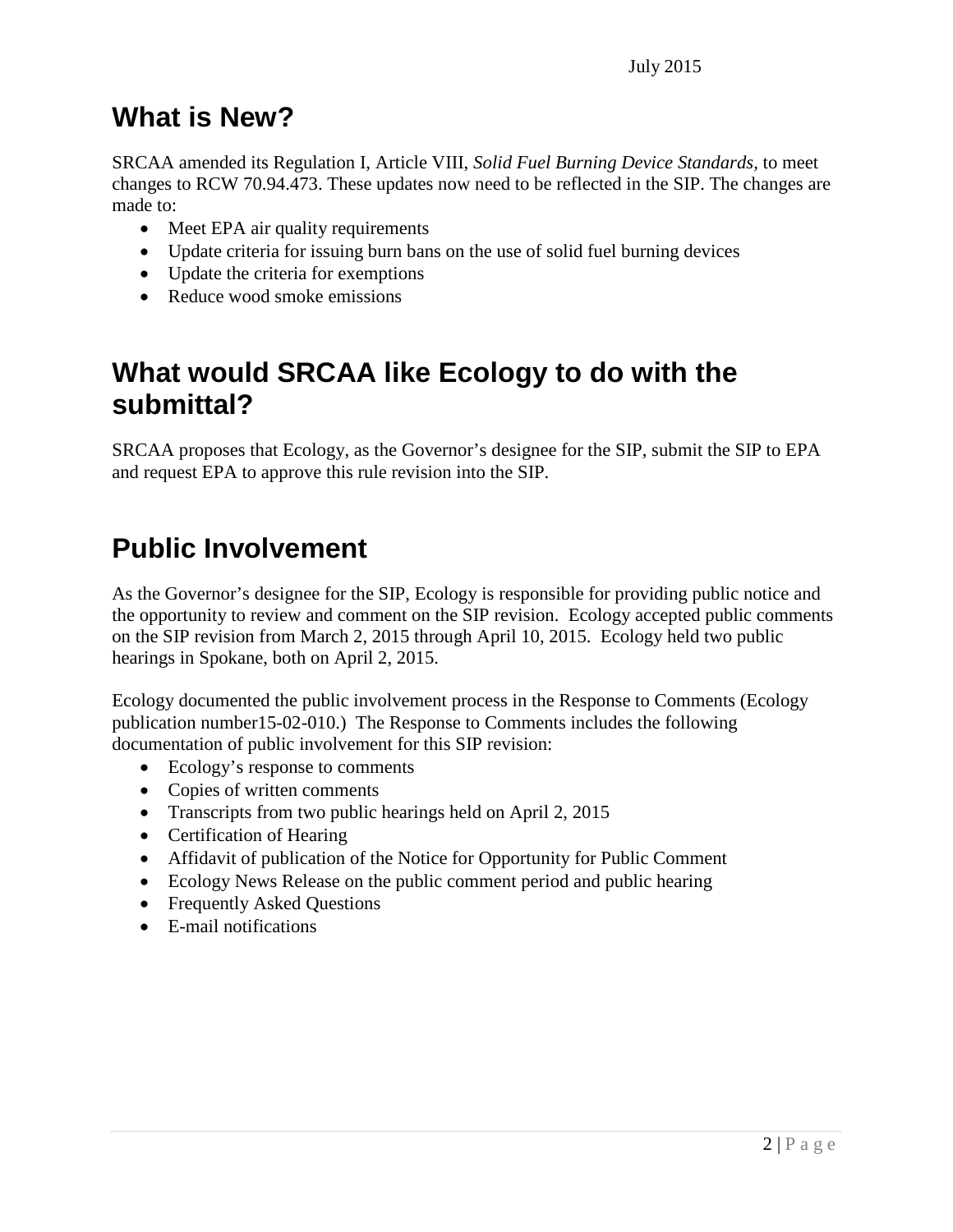# <span id="page-7-0"></span>**II. Detailed Discussion of Changes**

# <span id="page-7-1"></span>**Section 8.01 - Purpose**

SRCAA Regulation I, Article VIII, *Solid Fuel Burning Device Standards* establishes emissions standards, certification standards and procedures, curtailment rules and fuel restrictions for wood stoves and other solid fuel burning devices. It is designed to reduce wood smoke emissions and maintain compliance with federal air quality standards within Spokane County. The current SIPapproved version of the rule was adopted and submitted to EPA in 1994 for incorporation in the SIP. The most recent revision to SRCAA's Regulation I, Article VIII, *Solid Fuel Burning Device Standards* was in 2014.

The revised rule lowers the burn ban trigger level to reduce solid fuel burning device emissions to meet the PM2.5 NAAQS. Given the more stringent nature of the PM2.5 NAAQS compared to the PM10 NAAQS, this revision is reasonable and appropriate. Please see EPA's final approval of changes to Ch. 173-433 WAC, Solid Fuel Burning Devices (79 FR 26628, May 9, 2014, Docket # EPA-R10-OAR-2013-0707) for a full analysis of PM2.5 versus PM10 trigger levels and correlation. This plan relies on that analysis.

# <span id="page-7-2"></span>**Section 8.03 - Definitions**

Definitions were updated, removed and/or added to clarify the *Solid Fuel Burning Device* regulation.

Updated:

- Authority Agency is used in place of Authority. Agency represents Spokane Regional Clean Air Agency.
- Cook stove Descriptors added to better define what makes an appliance a cook stove.
- Solid fuel burning device Updated for clarification.
- Smoke control zone Language updated for clarification.
- Woodstove Updated to better describe criteria an appliance needs to meet to be a woodstove.

Added:

- Commercial establishment
- EPA Certified A wood stove certified and labeled by EPA under 40 CFR 60 Subpart AAA-Standards of Performance for Residential Wood Heaters.
- National Ambient Air Quality Standards
- Non-affected pellet stove
- Non-attainment area
- Oregon Certified
- PM2.5 & PM10
- Washington Certified Device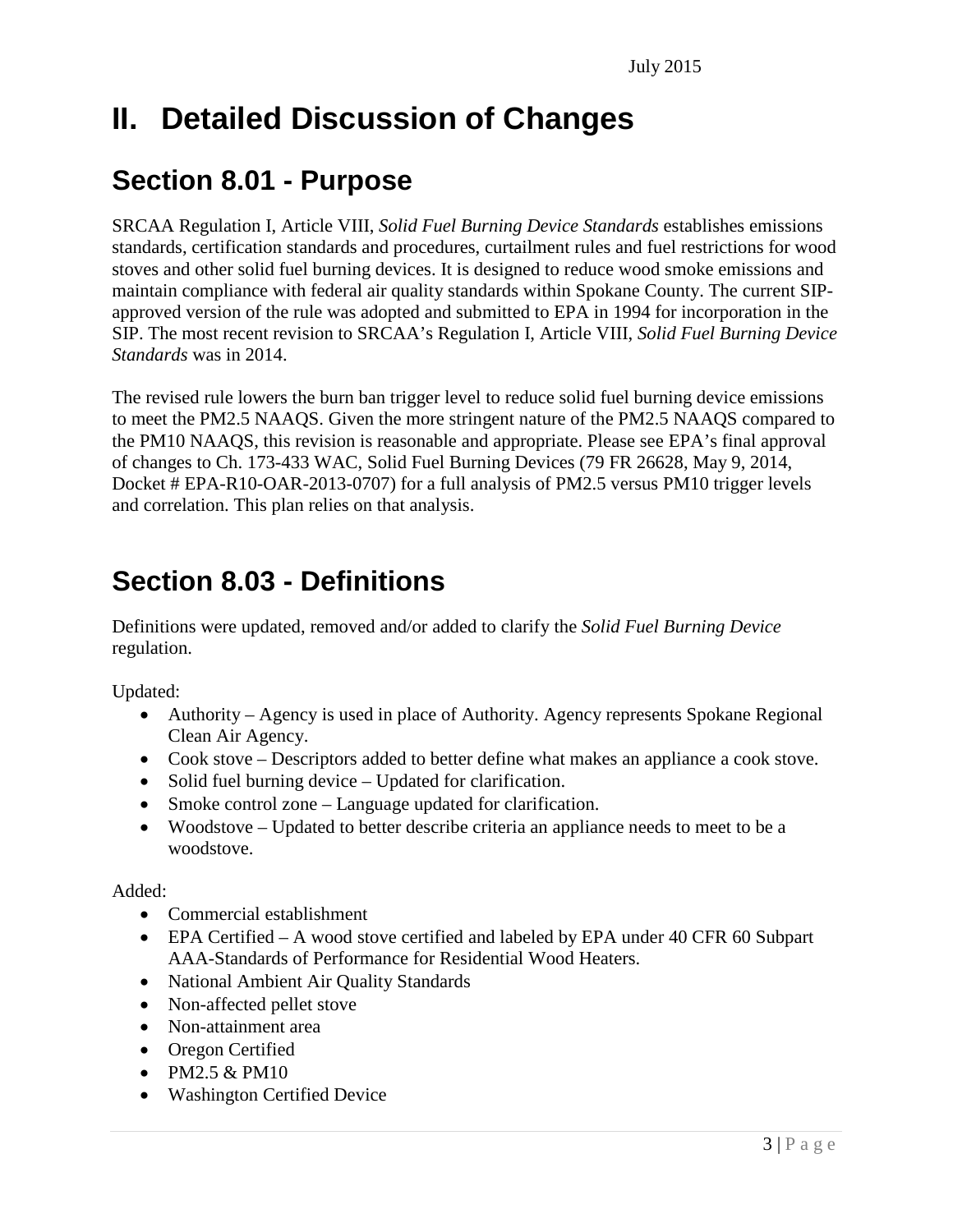Removed:

- Adequate source of heat Definition incorporated into single use of term in Section 8.08 Exemptions.
- Certified New terms have taken it's place, "EPA Certified" and "WA State Certified".
- Furnace Definition no longer used in the regulation.
- Reasonable further progress Spokane County was redesignated to attainment in 2005. Reasonable further progress is no longer necessary for attainment purposed for the maintenance plan.
- Substantially remodeled Definition no longer used in the regulation.

# <span id="page-8-0"></span>**Section 8.04 – Emission Performance Standards**

The rule revision includes adopting WAC 173-433 by reference. We are not seeking EPA SIP approval of subsections 130, 170, and 200 in their incorporation by reference of the rest of WAC 173-433.

# <span id="page-8-1"></span>**Section 8.07 - Curtailment**

The primary intent of the rule revision is to align the rule's stated procedure for issuing temporary bans, or curtailments, in limited geographic areas, on the use of solid fuel burning devices (Section 8.07) with Washington State law. The criteria for issuing burn bans are established in RCW 70.94.473, which was amended by the state legislature in 2012.

The updates in this section include:

- Clarify what solid fuel burning devices may be used during a Stage I Burn Ban.
- Update the burn ban triggers to the more stringent PM2.5 standard.
- Clearly outline when to call a Stage 2 Burn Ban.
- Includes a matrix that graphically illustrates the applicability of solid fuel burning devices during Stage 1 Burn Ban, Stage 2 Burn Ban and an Air Quality Episode.
- Please see EPA's final approval of changes to Ch. 173-433 WAC, Solid Fuel Burning Devices (79 FR 26628, May 9, 2014, Docket # EPA-R10-OAR-2013-0707).

SRCAA and Ecology established a correlation between PM10 and PM2.5 for Spokane County. The graph below shows a plot of coinciding daily averages of federal reference method (FRM) PM10 data and FRM PM2.5 data by season. The heating season is October through March. The non-winter season is April through September. The Spokane County data is from the Spokane-Augusta Avenue site, from September 2009 through September 2014. This plot shows that the PM2.5 trigger levels are more protective than the PM10 trigger levels. The PM2.5 trigger levels are sufficiently low that SRCAA would have already called an impaired air quality burn ban by the time PM10 levels reach their trigger levels.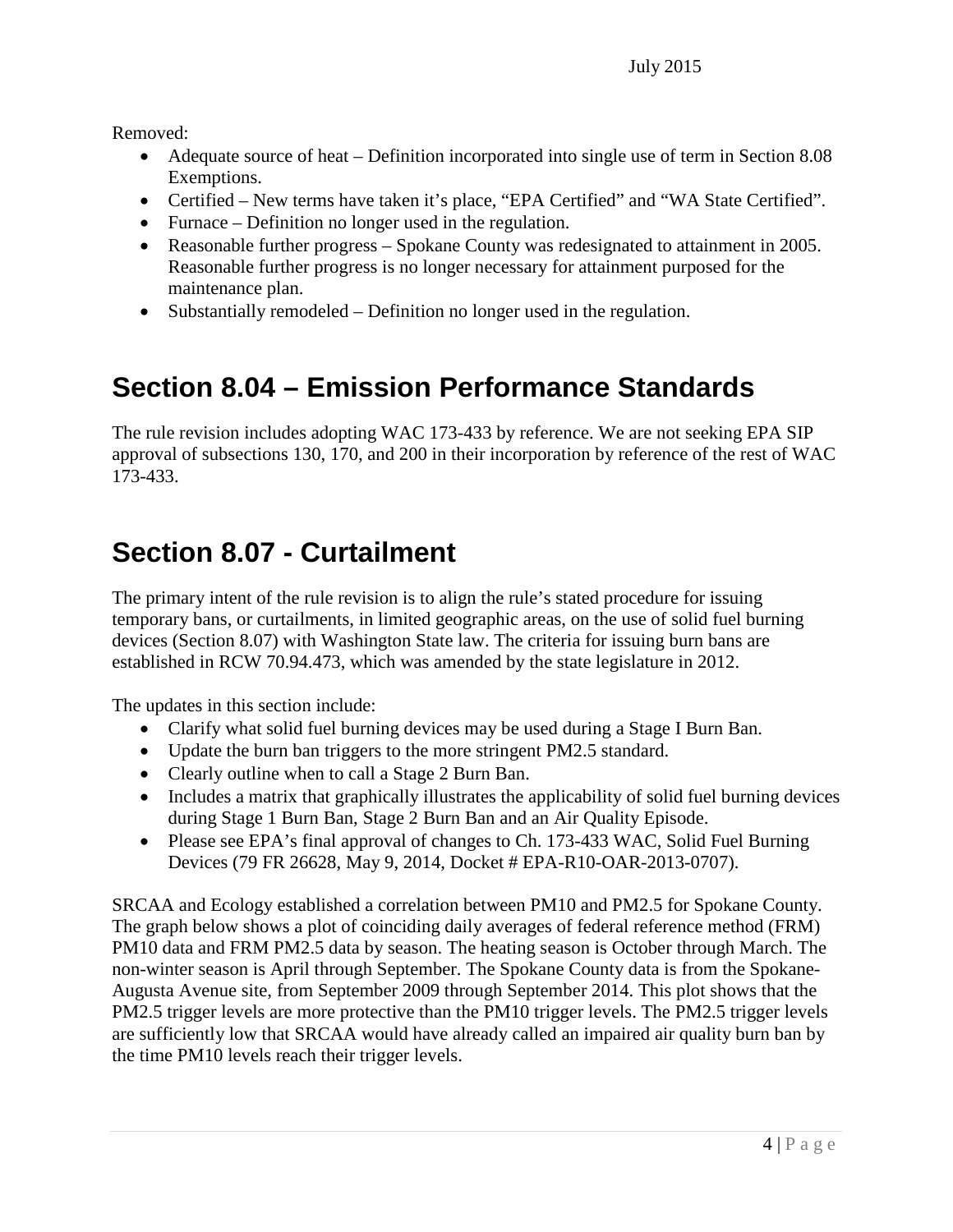

**Spokane Co.: September 2009 – September 2014**

**Figure 1: Spokane PM2.5 to PM10 Correlation of average daily values by season**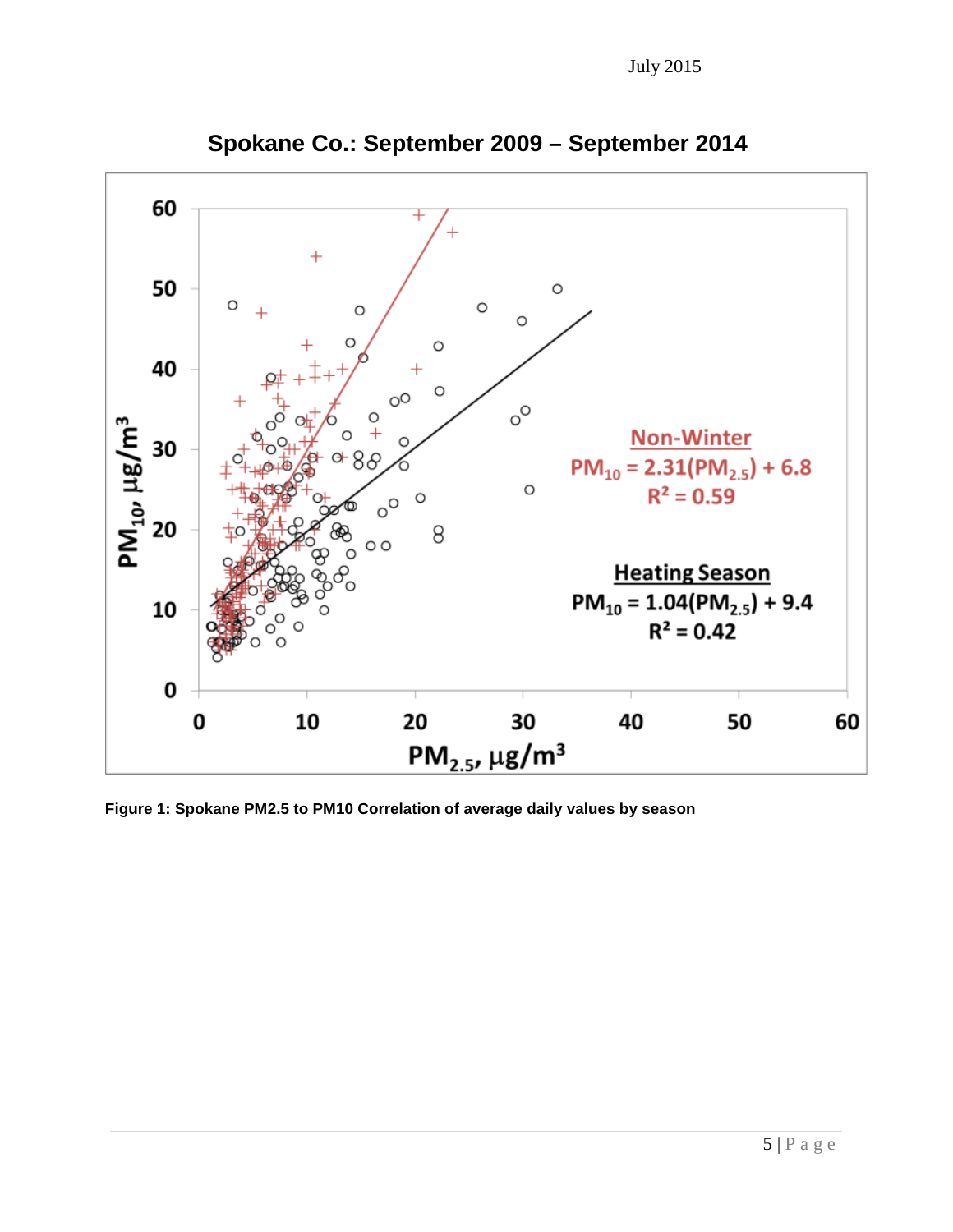### <span id="page-10-0"></span>**Section 8.08 - Exemptions**

The rule revision includes substantive changes to Section 8.08, *Exemptions*, which provides a means for individuals to obtain authorization to use solid fuel burning devices in limited geographic areas during burn bans. The changes include:

- Specify that individuals must qualify for the low income exemption through Spokane Neighborhood Action Partners (SNAP). Renewal of a low income exemption would also be obtained through SNAP.
- The fee for a low income exemption will be waived.
- Exemptions for structures with no other adequate source of heat will not be allowed if the structure was built on or after July 1, 1992.
- Clarify that a primary source of heat that is temporarily inoperable must be repaired or replaced pursuant to an agreed upon schedule if an exemption is granted allowing the use of a solid fuel burning device in place of the inoperable heat source. Unlike other exemptions, this will be available to commercial establishments.
- Provide for a temporary State of Emergency exemption due to a storm, flooding or other disaster. Temporary approval of exemption shall reference the emergency, effective date, expiration date, and limitations such as specific geographic areas.
- Provide for a one-time, 10-day temporary exemption, which is free of charge and can be requested by telephone. It is limited to low income, no adequate source of heat, and primary heating source temporarily inoperable.
- Eliminate the automatic exemption for solid fuel burning furnaces.

### <span id="page-10-1"></span>**Section 8.09 – Procedure to Geographically Limit Solid Fuel Burning Devices**

Updated the language in the rule to reflect that the area was redesignated from nonattainment to attainment for the PM10 NAAQS in 2005, and is currently a PM10 maintenance area.

# <span id="page-10-2"></span>**Section 8.10 – Restrictions on Installation of Solid Fuel Burning Devices**

Updated rule to meet Washington states stringent sale, transfer, advertise, installation requirements for solid fuel burning devices.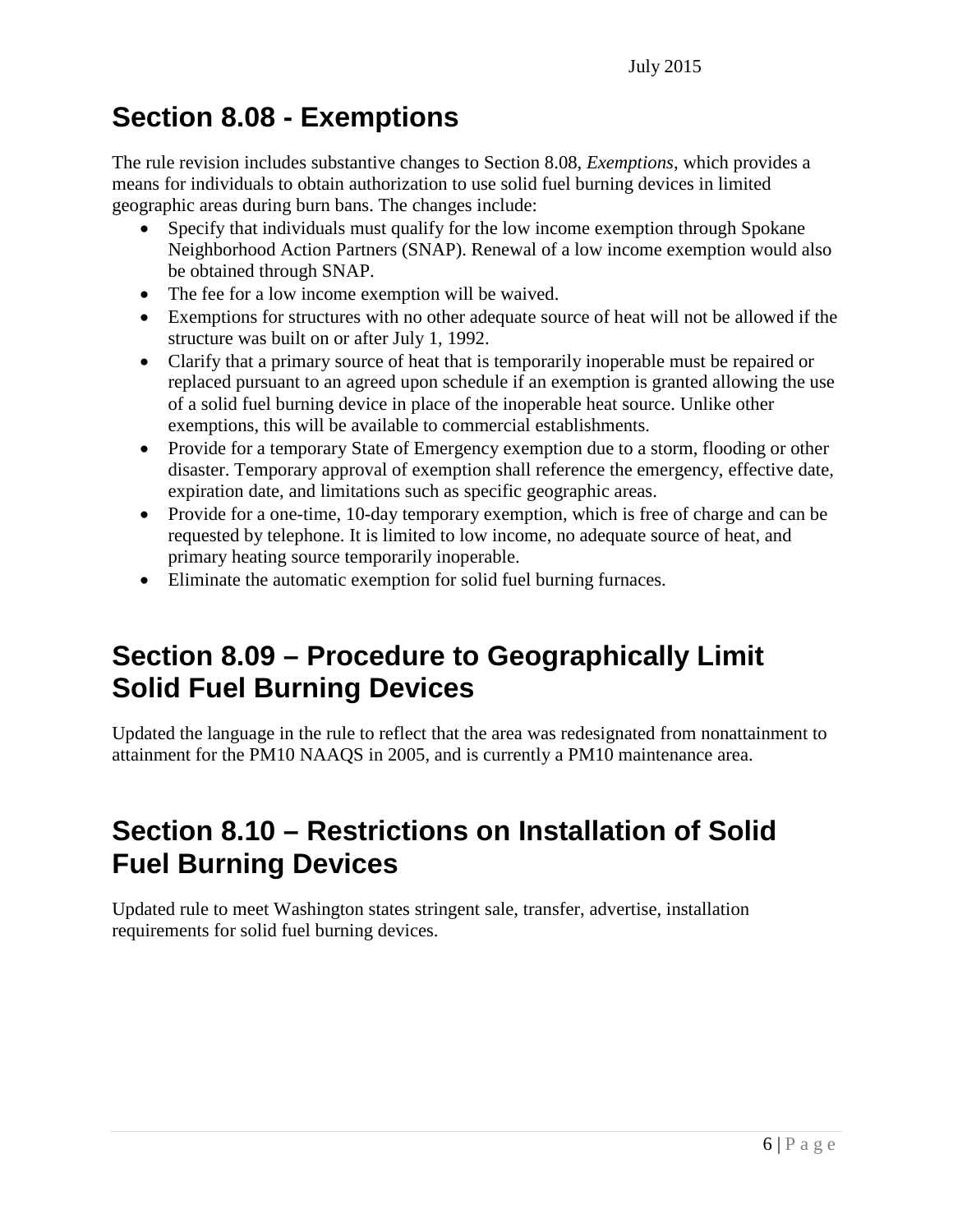### **III. Redline Strike Out Version of Rule Language**

Regulation I - Article VIII - Solid Fuel Burning Device Standards - Comparison of rules approved by EPA in the SIP in 1997 with the rule revisions adopted by SRCAA and effective in 2014, proposed for inclusion in the SIP.

#### **SECTION 8.01 – PURPOSE**

This article establishes emission standards, certification standards and procedures, curtailment rules, and fuel restrictions for solid fuel burning devices in order to attain the National Ambient Air Quality Standards for fine particulate matter (PM10PM2.5) and to further the policy of the authority Agency as stated in Article I, Section 1.01 of this Regulation.

#### **SECTION 8.02 – APPLICABILITY**

The provisions of this article apply to solid fuel burning devices in all areas of Spokane County.

#### **SECTION 8.03 – DEFINITIONS**

Unless a different meaning is clearly required by context, words and phrases used in this article shall have the following meaning:

A. Adequate Source of Heat means a permanently installed furnace or heating system, connected or disconnected from its energy source, designed to heat utilizing oil, natural gas, electricity, or propane and to maintain seventy degrees Fahrenheit at a point three feet above the floor in all normally inhabited areas of a residence or commercial establishment. Agency means the Spokane Regional Clean Air Agency.

B. Certified means: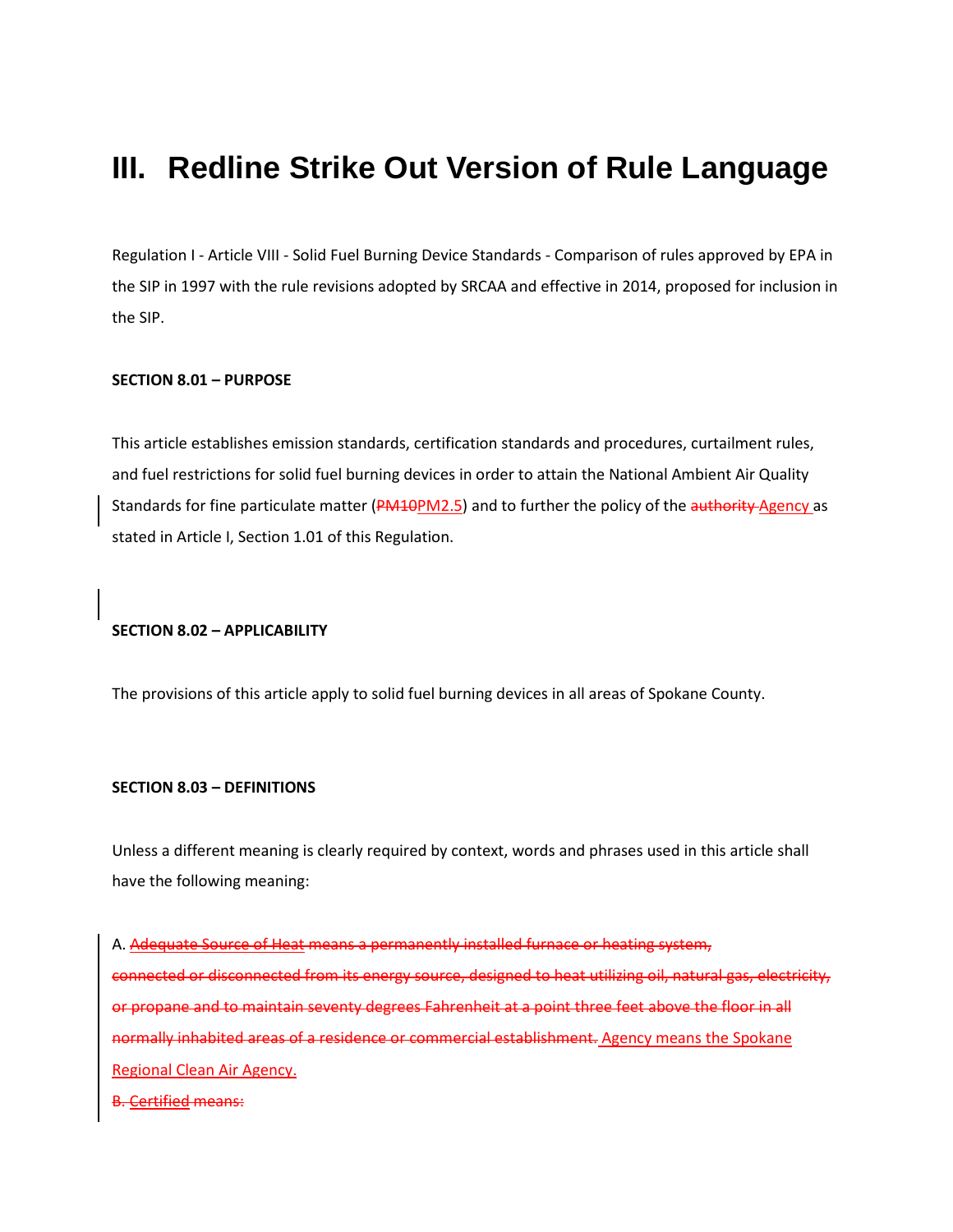1. a solid fuel burning device, other than a fireplace, has received certification or an exemption certificate from the United States Environmental Protection Agency pursuant to Title 40, Part 60, Subpart AAA of the Code of Federal Regulations, "Standards of Performance for New Residential Wood Heaters"; or

2. a solid fuel burning device has been determined by Ecology to meet emission performance standards, pursuant to RCW 70.94.457.

CB. Coal stove means an enclosed, coal burning appliance capable of and intended for residential space heating, domestic water heating, or indoor cooking, which has substantially all the following characteristics:

1. An opening for loading coal which is located near the top or side of the appliance; and

2. An opening for emptying ash which is located near the bottom or the side of the appliance;

and

3. A system which admits air primarily up and through the fuel bed; and

4. A grate or other similar device for shaking or disturbing the fuel bed; and

5. Listing by a nationally recognized safety testing laboratory for use of coal only, except for coal ignition purposes; and

6. Not configured or capable of burning cordwood..

C. Commercial establishment is defined to include an establishment possessing a valid business license issued by a governmental entity.

D. Cook stove means an appliance designed with the primary function of cooking food and containing an integrally built in oven with a volume of 1 cubic foot or greater where the cooking surface measured in square inches or square feet is one and one-half times greater than the firebox measured in cubic inches or cubic feet (e.g. a firebox of 2 cubic feet would require a cooking surface of at least 3 square feet). It must have, with an internal temperature indicator and oven rack, around which the fire is vented, as well as a shaker grate ash pan and an ash clean out below the firebox. Any device with a fan or heat channels used to dissipate heat into the room shall not be considered a cook stove. A portion of at least four sides of the oven must be exposed to the flame path during the oven heating cycle, while a flue gas bypass will be permitted for temperature control. Devices designed or advertised as room heaters that also bake or cook do not qualify as cook stoves.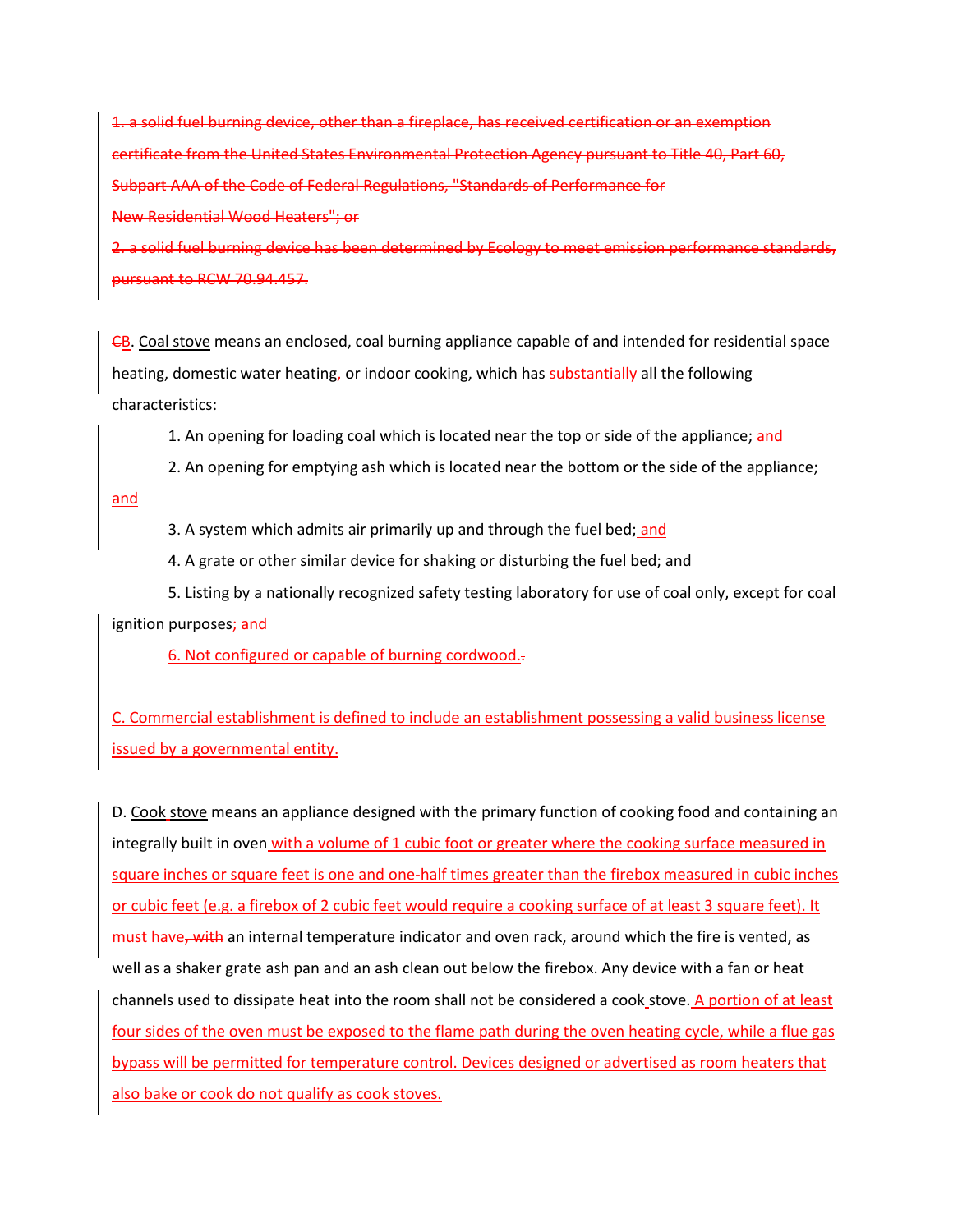E. Ecology means the Washington State Department of Ecology.

F. EPA means the United States Environmental Protection Agency or the Administrator of the United States Environmental Protection Agency or his/her designated representative.

G. EPA Certified means a woodstove certified and labeled by EPA under "40 CFR 60 Subpart AAA-Standards of Performance for Residential Wood Heaters".

GH. Fireplace means a permanently installed masonry fireplace; or a factory-built solid fuel burning device designed to be used with an air-to-fuel ratio greater than or equal to thirty-five to one and without features to control the inlet air-to-fuel ratio other than doors or windows such as may be incorporated into the fireplace design for reasons of safety, building code requirements, or aesthetics. H. Furnace means a device which is designed and installed to heat an entire multiple room structure by forcing heated air through permanently installed ducts or by forcing heated water or steam through pipes which result in convective or direct radiation of heat into the rooms.

I. Reasonable Further Progress has the same meaning as in Section 171(1) of the Federal Clean Air Act (42 USC 7501).

I. National Ambient Air Quality Standards (NAAQS; 40 CFR 50) means outdoor air quality standards established by the United States Environmental Protection Agency under authority of the federal Clean Air Act. EPA set standards for six principal air pollutants, called "criteria" pollutants, under the NAAQS. The criteria pollutants are carbon monoxide, sulfur dioxide, nitrogen dioxide, lead, ozone and particulate matter (PM2.5 and PM10).

J. Non-affected pellet stove means that a pellet stove has an air-to-fuel ratio equal to or greater than 35:1 when tested by an accredited laboratory in accordance with methods and procedures specified by the EPA in "40 CFR 60 Appendix A, REFERENCE METHOD 28A-MEASUREMENT OF AIR TO FUEL RATIO AND MINIMUM ACHIEVABLE BURN RATES FOR WOOD-FIRED APPLIANCES" as amended through July 1, 1990.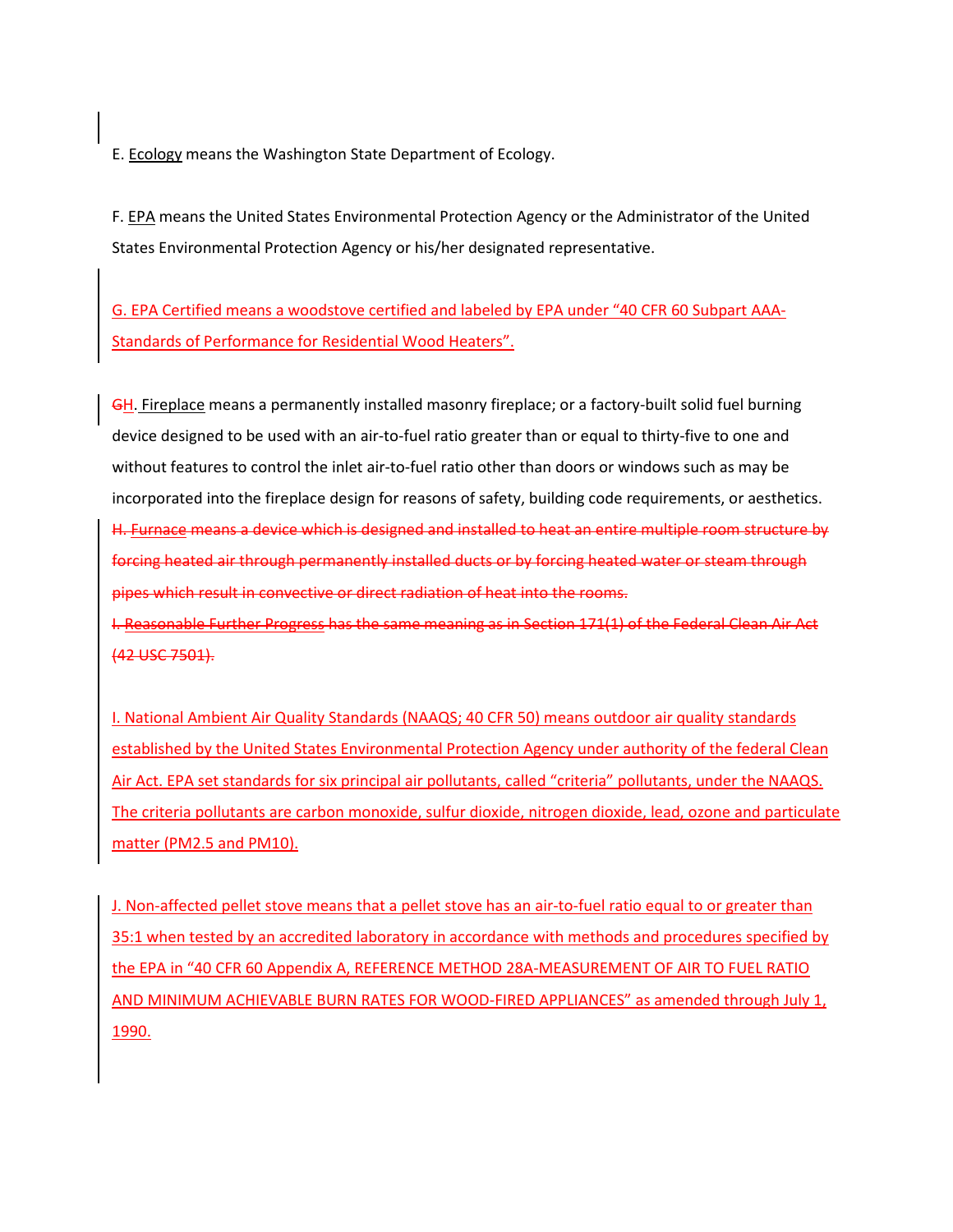K. Nonattainment Area means a clearly delineated geographic area which has been designated by the Environmental Protection Agency because it does not meet, or it affects ambient air quality in a nearby area that does not meet, a national ambient air quality standard or standards for one or more of the criteria pollutants defined in 40 CFR 50, National Ambient Air Quality Standards.

L. Oregon Certified means a woodstove manufactured prior to 1989 which meets the "Oregon Department of Environmental Quality Phase 2" emissions standards contained in Subsections (2) and (3) of Section 340-21-115, and certified in accordance with "Oregon Administrative Rules, Chapter 340, Division 21- Woodstove Certification" dated November 1984.

M. PM2.5 means particulate matter with a nominal aerodynamic diameter of two and one half micrometers and smaller measured as an ambient mass concentration in units of micrograms per cubic meter of air. Also called fine particulate matter.

N. PM10 means particulate matter with a nominal aerodynamic diameter of ten micrometers and smaller measured as an ambient mass concentration in units of micrograms per cubic meter of air.

JO. Seasoned Wood means wood of any species that has been sufficiently dried so as to contain twenty percent or less moisture by weight.

KP. Solid Fuel Burning Device (same as solid fuel heating device)means a device that is designed to burn wood, coal, or any other nongaseous or nonliquid fuels, and includes wood stoves, coal stoves, cook stoves, pellet stoves, and fireplaces, or any similar device burning any solid fuel. It includes devices used for aesthetic or space-heating purposes in a private residence or commercial establishment, which has a heat input less than one million British thermal units per hour.

**LQ.** Smoke Control Zone means the Spokane/Spokane Valley Metropolitan area and surrounding geographic areas, impacted affected by solid fuel combustion smoke from solid fuel burning devices,  $\frac{1}{2}$ surrounding the Spokane/Spokane Valley Metropolitan area and, after consideration of the contribution of noncertified solid fuel burning devices that are not Washington certified devices, -population density and urbanization, and impact toeffect on the public health (RCW 70.94.477 (2)(a),(b) and (c)), is defined as follows: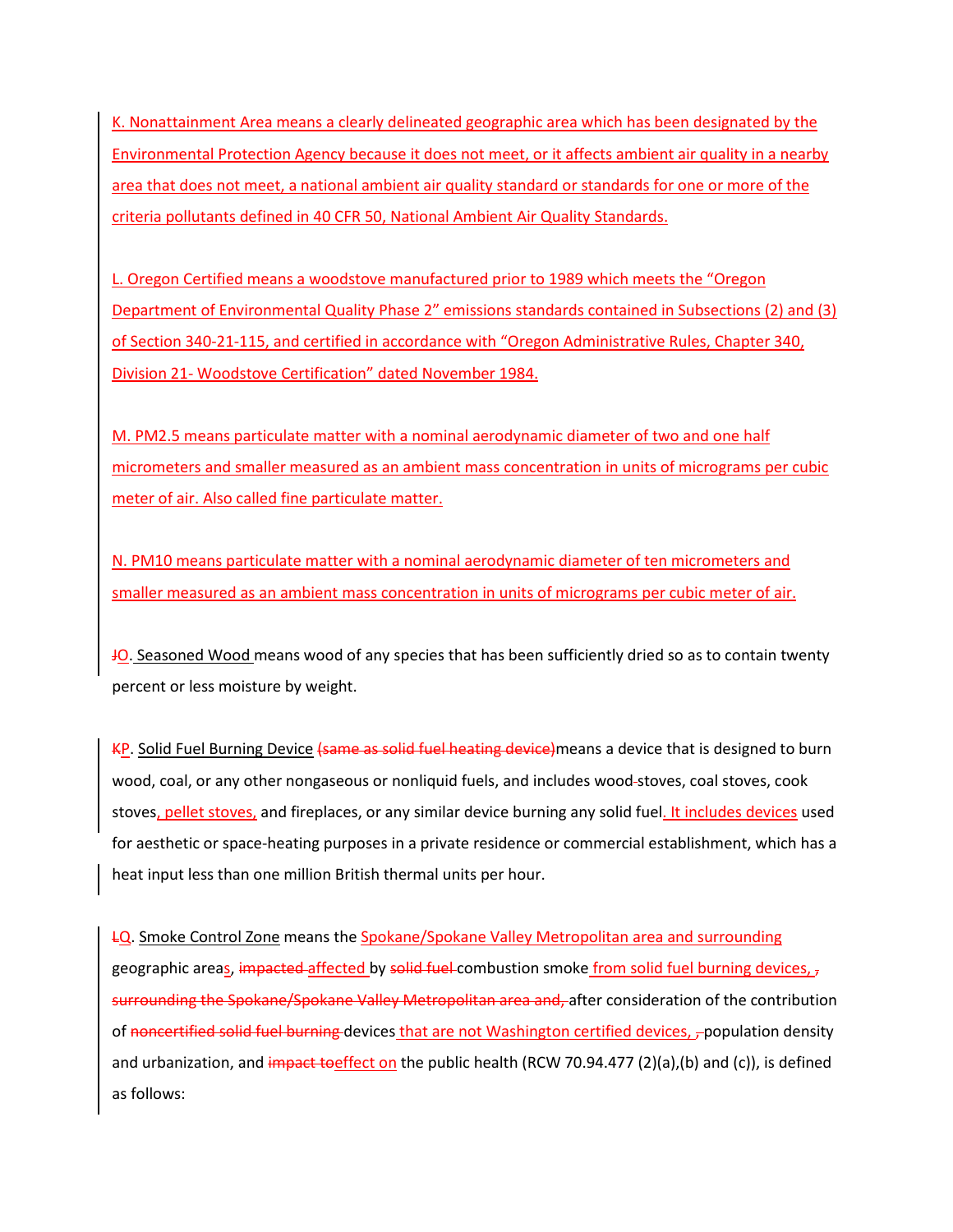Sections 1 through 6, Township 24 N, Range 42 E; Townships 25 and 26 N, Range 42 E; Sections 1 through 24, Township 24 N, Range 43 N; Townships 25, 26 and 27 N, Range 43 E; Sections 19 through 36, Township 28 N, Range 43 E; Sections 1 through 24, Township 24 N, Range 44 E; Township 25 N, Range 44 E; Sections 19 through 36, Township 26 N, Range 44 E; Township 25 N, Range 45 E; Sections 1 through 4, 9 through 16 and 19 through 36, Township 26 N, Range 45 E; Sections 33 through 36, Township 27 N, Range 45 E; Sections 6, 7, 18, 19, 30, and 31, Township 25 N, Range 46 E; Sections 6, 7, 18, 19, 30 and 31, Township 26 N, Range 46 E; Section 31, Township 27 N, Range 46 E. M. Substantially Remodeled means any alteration or restoration of a building exceeding sixty percent of the appraised value of such building within a twelve-month period (RCW 70.94.455).

NR. Treated Wood means wood of any species that has been chemically impregnated, painted, or similarly modified to improve resistance to insects, fungus or weathering.

S. Washington Certified Device means a solid fuel burning device, other than a fireplace, which has been determined by Ecology to meet emission performance standards, pursuant to RCW 70.94.457 and WAC 173-433-100(3).

OT. Wood stove means an enclosed solid fuel burning device capable of and intended for residential space hating and domestic water heating that meets the following criteria contained in "40 CFR 60 Subpart AAA-Standards of Performance for Residential Wood Heaters" as amended through July 1, 1990:

1. An wood fueled appliance other than a cookstove with a closed fire chamber which maintains an air-to-fuel ratio in the combustion chamber averaging of less than thirty-five to one 35:1 as determined by EPA Reference Method 28A; and

2. A useable firebox volume of less than twenty cubic feet; and

3. A minimum burn rate less than 5 kg/hr as determined by EPA Reference Method 28; and

4. A maximum weight of 800 kg, excluding fixtures and devices that are normally sold separately, such as flue pipe, chimney, and masonry components not integral to the appliance.

during the burning of ninety percent or more of the fuel mass consumed at the minimum burn rate achievable. Any combination of parts, typically consisting of but not limited to, doors, legs, flue pipe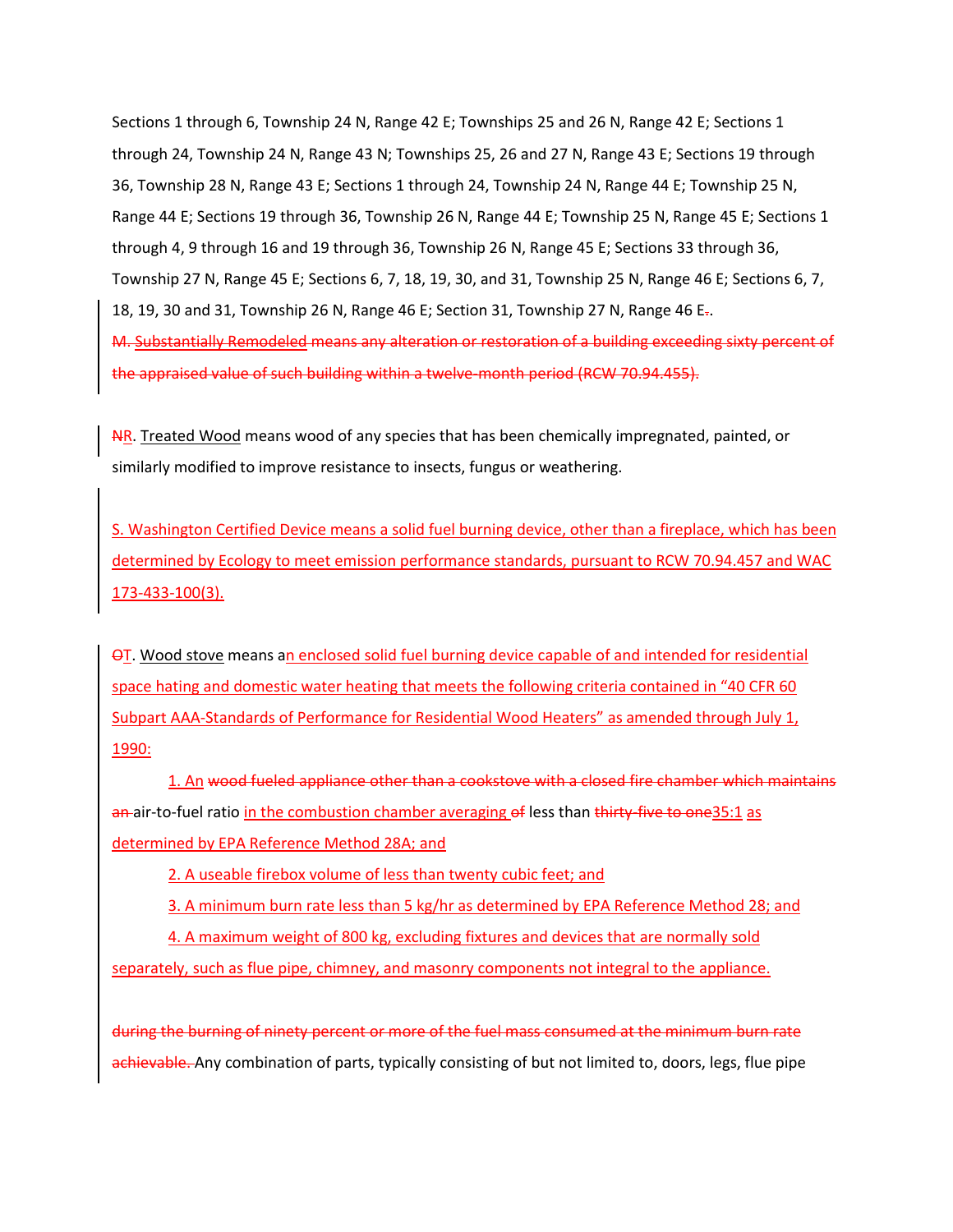collars, brackets, bolts and other hardware, when manufactured for the purpose of being assembled, with or without additional owner supplied parts, into a wood stove, is considered a wood stove.

#### **SECTION 8.04 - EMISSION PERFORMANCE STANDARDS**

The Authority Agency adopts Chaptersection WAC 173-433 WAC-100 by reference "Emission Performance Standards" and Title 40, Part 60, Subpart AAA of the Code of Federal Regulations "Standards of Performance for New Residential Wood Heaters" by reference.

#### **SECTION 8.05 - OPACITY STANDARDS**

#### A. Opacity Limit

A person shall not cause or allow emission of a smoke plume from any solid fuel burning device to exceed an average of twenty percent opacity for six consecutive minutes in any one-hour period.

#### B. Test mMethod and pProcedures-

EPA reference method 9 - Visual Determination of Opacity of Emissions from Stationary Sources - shall be used to determine compliance with Section 8.05.A.

#### C. Enforcement.

Smoke visible from a chimney, flue or exhaust duct in excess of the opacity standard shall constitute prima facie evidence of unlawful operation of an applicable solid fuel burning device. This presumption may be refuted by demonstration that the smoke was not caused by an applicable solid fuel burning device. The provisions of this requirement shall not apply during the starting of a new fire for a period not to exceed twenty minutes in any four-hour period.

#### **SECTION 8.06 - PROHIBITED FUEL TYPES**

A person shall not cause or allow any of the following materials to be burned in a solid fuel burning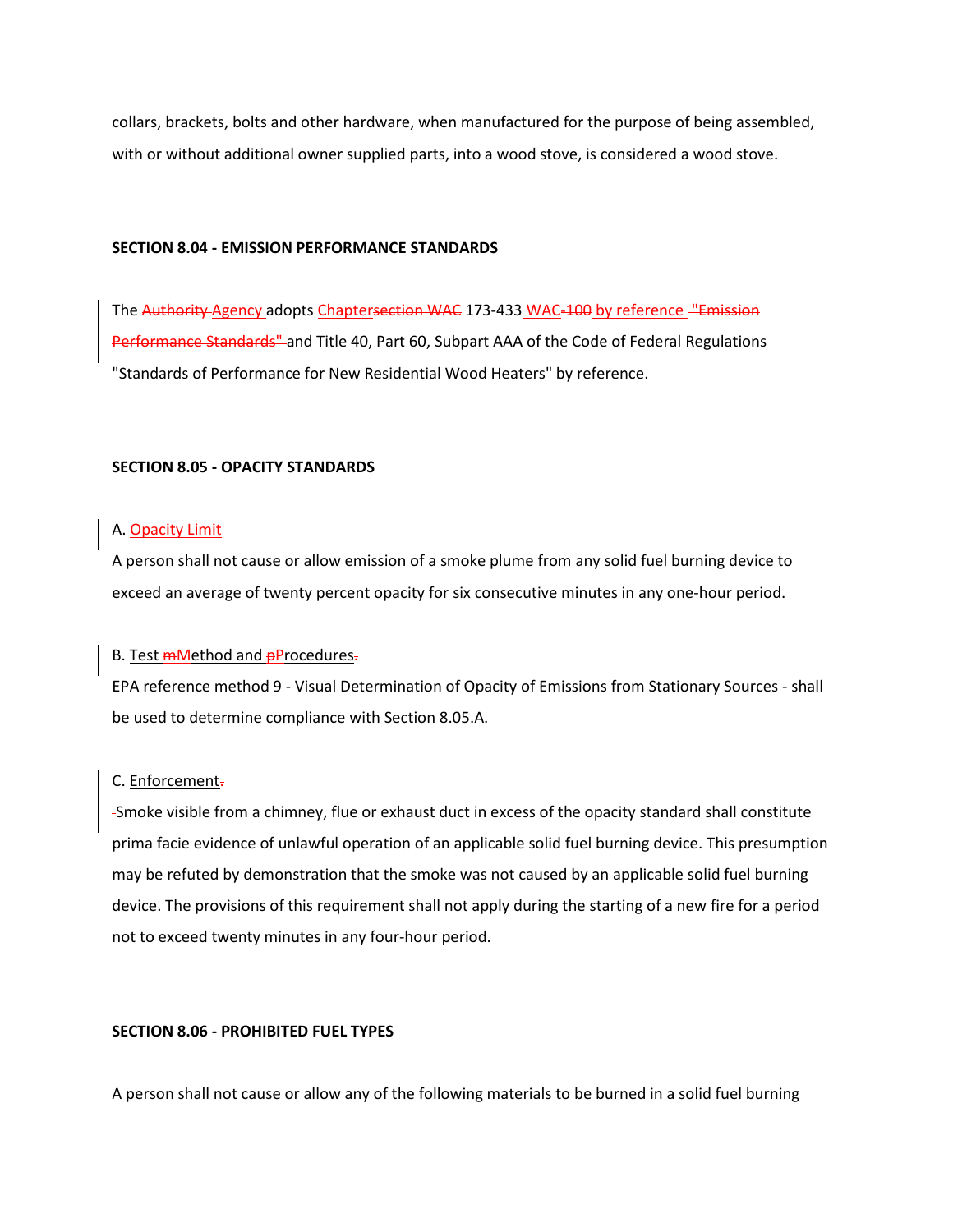device:

- A. Garbage;
- B. Treated wood (defined in Section 8.03);
- C. Plastic products;
- D. Rubber products;
- E. Animals;
- F. Asphaltic products;
- G. Waste petroleum products;
- H. Paints;

I. Any substance, other than properly seasoned fuel wood, or coal with sulfur content less than

- 1.0% by weight burned in a coal stove, which normally emits dense smoke or obnoxious odors;
- J. Paper, other than an amount of non-colored paper necessary to start a fire.

### **SECTION 8.07 – CURTAILMENT**

A. Except as provided in Section 8.08, no person shall operate a solid fuel burning device within a defined geographical area under any of the following conditions:

### 1. Air Pollution Episode

Whenever Ecology has declared curtailment under an alert, warning, or emergency air pollution episode for the geographical area pursuant to chapter Chapter 173-435 WAC and RCW 70.94.715.

### 2. Stage 1 Burn Ban

Whenever-Ecology or the Authority Agency has declared curtailment under a first stage of impaired air quality for the Smoke Control Zone or other geographical area, unless and the solid fuel burning device is not a certified deviceone of the following:

- a. A nonaffected pellet stove; or
- b. A Washington Certified Device; or
- c. An EPA Certified Woodstove; or
- d. An Oregon Certified Woodstove.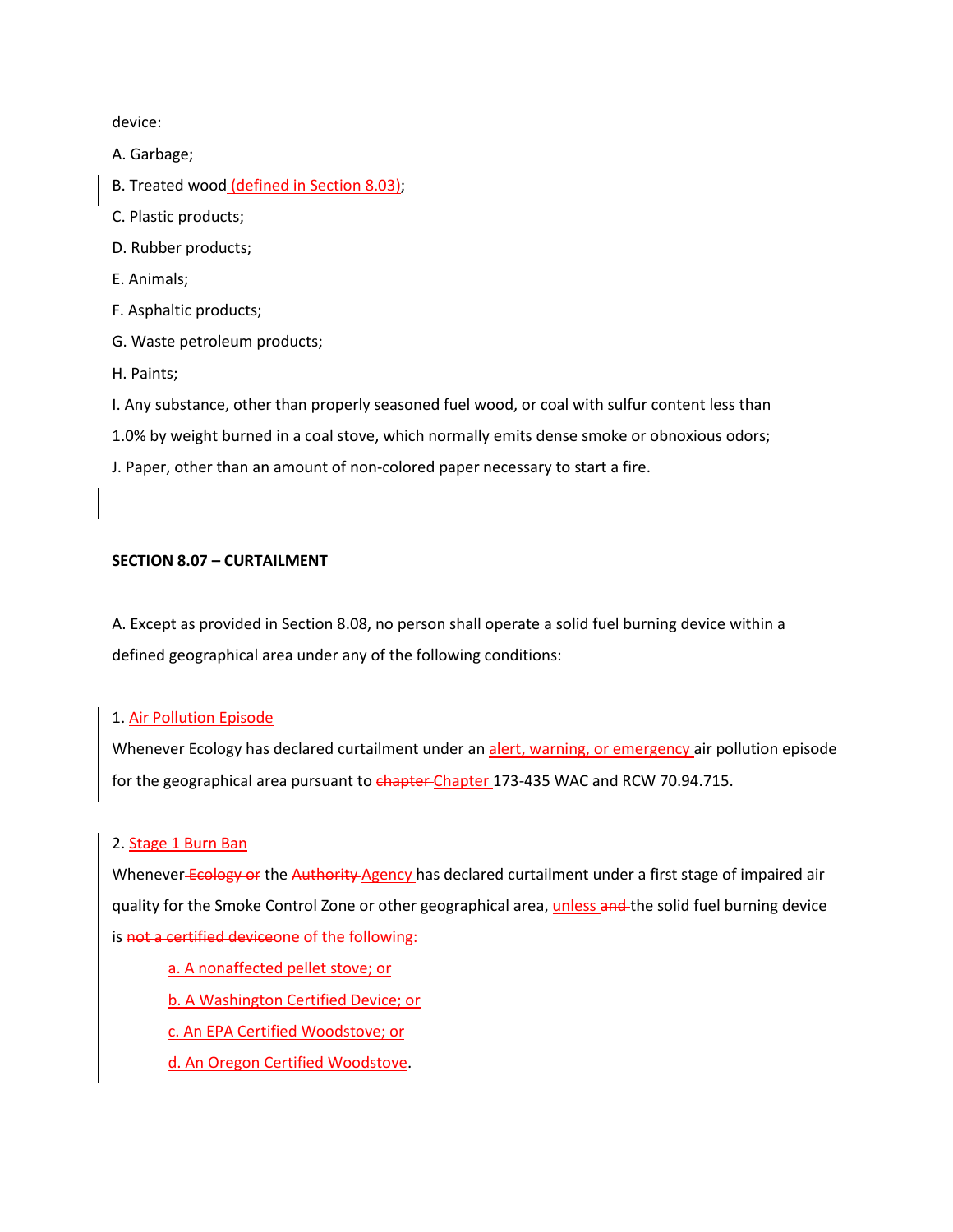In Spokane County as allowed by RCW 70.94.473(1)(b)(i) aA first stage of impaired air quality is reached and curtailment may be declared when the Agency determines that particulates matter ten microns and smaller in diameter (PM10) with a nominal aerodynamic diameter of two and one half micrometers and smaller (PM2.5), are measured as an ambient mass concentration at any location inside-within Spokane County at an ambient level of seventy five micrograms per cubic meter of air byusing a method which has been determined, by Ecology or the AuthorityAgency, to have a reliable correlation to the federal reference method, CFR Title 40 Part 50 Appendix H, and updated hourly as a twenty-four hour running average, is likely to exceed thirty-five micrograms per cubic meter of air within forty-eight hours based on forecasted meteorological conditionsor equivalent.

#### 3. Stage 2 Burn Ban

Whenever Ecology or the Authority Agency has declared curtailment under a second stage of impaired air quality for the Smoke Control Zone or other geographical area. A In Spokane County as allowed by RCW 70.94.473(1)(c)(ii) second stage of impaired air quality is reached and curtailment may be declared when particulates ten microns and smaller in diameter (PM10) are measured at any location inside Spokane County at an ambient level of one hundred five micrograms per cubic meter of air by a method which has been determined by Ecology or the Authority, to have a reliable correlation to the federal reference method, CFR Title 40 Part 50 Appendix J, or equivalent. ever all of the following criteria are met:

#### a. Issuing a Stage 2 Burn Ban Following a Stage 1 Burn Ban

1) A first stage of impaired air quality has been in force for a period of twenty-four hours or longer and, in the Agency's judgment, has not reduced the PM2.5 ambient mass concentration, measured as a twenty-four hour running average, sufficiently to prevent it from exceeding thirty-five micrograms per cubic meter of air at any location inside Spokane County within twenty-four hours; and

2) A twenty-four hour running average PM2.5 ambient mass concentration equal to or greater than twenty-five micrograms per cubic meter of air is measured at any location inside Spokane County using a method with has been determined by Ecology of the Agency to have a reliable correlation to the federal reference method, CFR Title 40 Part 50 Appendix L, or equivalent; and 3) The Agency does not expect meteorological conditions to allow ambient mass concentrations of PM2.5 measured as a twenty-four hour running average to decline below twenty-five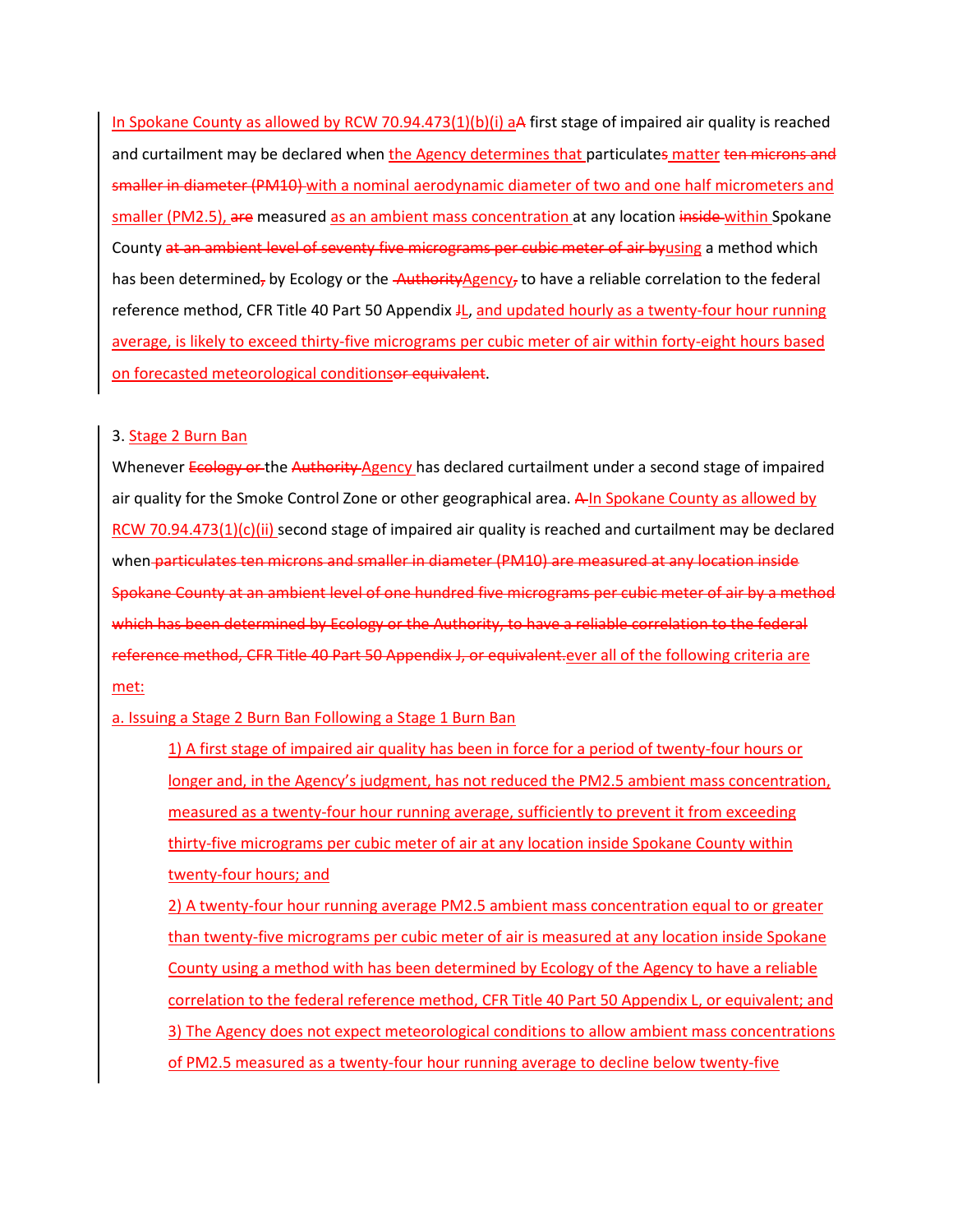micrograms per cubic meter of air for a period of twenty-four hours or more from the time that it is measured at that concentration.

b. Issuing a Stage 2 Burn Ban Without First Declaring a Stage 1 Burn Ban

A second stage burn ban may be issued without an existing first stage burn ban as allowed by RCW 70.94.473 (1)(c)(ii) whenever all of the following criteria are met:

1) The ambient mass concentration of PM2.5 at any location inside Spokane County has reached or exceeded twenty-five micrograms per cubic meter, measured as a running twenty-four hour average using a method which has been determined, by Ecology or the Agency, to have a reliable correlation to the federal reference method, CFR Title 40 Part 50 Appendix L, or equivalent; and

2) Meteorological conditions have caused PM2.5 ambient mass concentrations to rise rapidly; and

3) The Agency predicts that meteorological conditions will cause PM2.5 ambient mass concentrations measured as a twenty-four hour running average to exceed thirty-five micrograms per cubic meter of air within twenty-four hours; and

4) Meteorological conditions are highly likely to prevent smoke from dispersing sufficiently to allow PM2.5 ambient mass concentrations to decline below twenty-five micrograms per cubic meter of air within twenty-four hours.

Issuance of a second stage burn ban without an existing first stage burn ban shall require the Agency to comply with RCW 70.94.473(3).

4. The following matrix graphically illustrates the applicability of Sections 8.07.A.1-3 of this Regulation.

| <b>Burn Condition</b>   | <b>Impaired Air Quality</b> |                       | <b>Air Pollution</b> |
|-------------------------|-----------------------------|-----------------------|----------------------|
| <b>Type of Device</b>   | First Stage Burn Ban        | Second Stage Burn Ban | Episode              |
| <b>EPA Certified</b>    | Allowed                     | Prohibited            | Prohibited           |
| Woodstove               |                             |                       |                      |
| <b>Oregon Certified</b> | Allowed                     | Prohibited            | Prohibited           |
| Woodstove               |                             |                       |                      |
| <b>Pellet Stove</b>     | Allowed                     | Prohibited            | Prohibited           |
| (nonaffected)           |                             |                       |                      |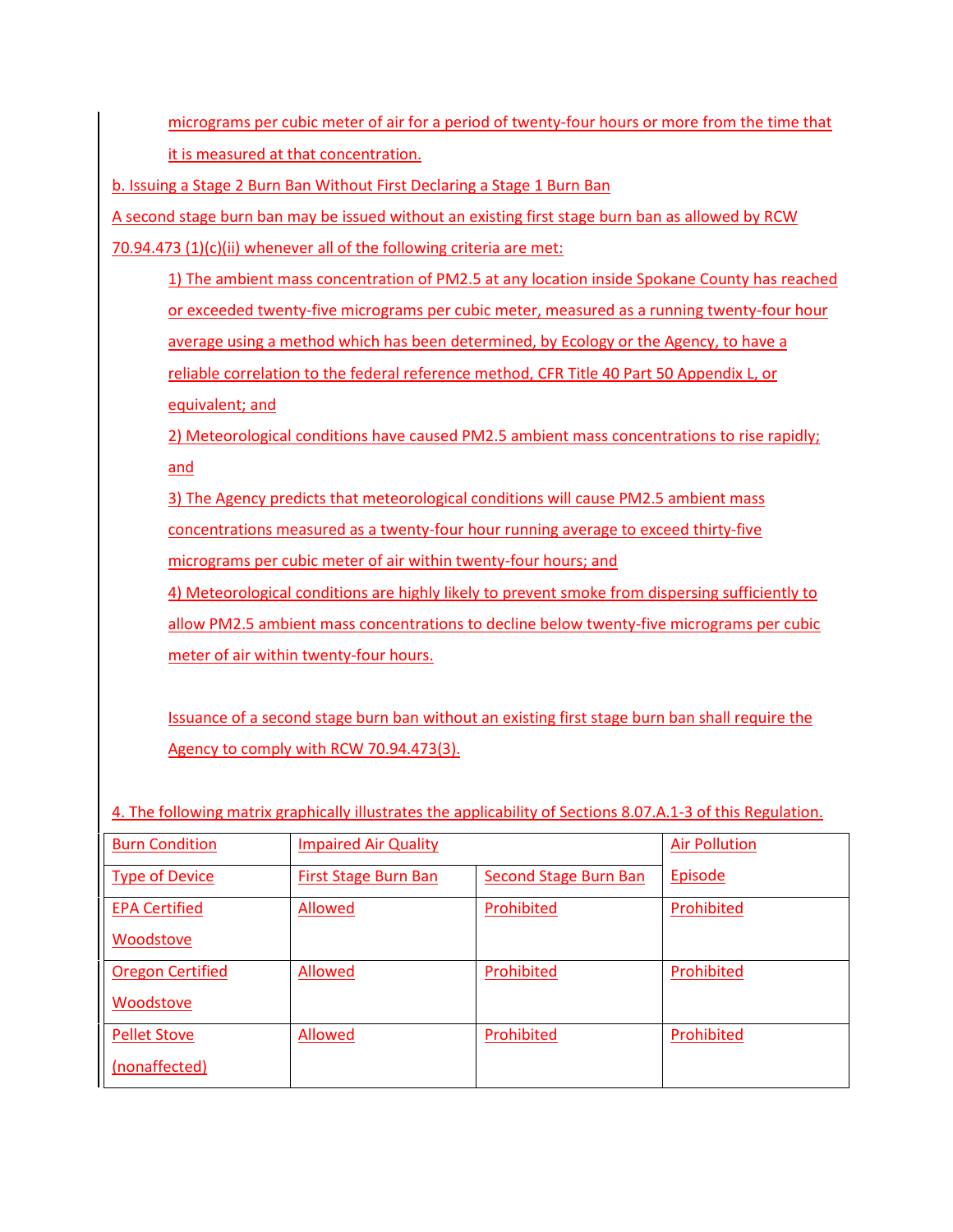| <b>Washington Certified</b> | Allowed    | Prohibited | Prohibited |
|-----------------------------|------------|------------|------------|
| <b>Device</b>               |            |            |            |
| <b>All Other Devices</b>    | Prohibited | Prohibited | Prohibited |

4. After July 1, 1995, if the limitation in RCW 70.94.477(2) is exercised, following the procedure in Section 8.09, and Ecology or the Authority has declared curtailment under a single stage of impaired air quality for the Smoke Control Zone or other geographical area. A single stage of impaired air quality is reached and curtailment may be declared when particulates ten microns and smaller in diameter (PM10) are measured at any location inside Spokane County at an ambient level of ninety micrograms per cubic meter of air by a method which has been determined, by Ecology or the Authority, to have a reliable correlation to the federal reference method, CFR Title 40 Part 50 Appendix J, or equivalent.

5. After July 1, 1995, if the limitation in RCW 70.94.477(2) is exercised, following the procedure in Section 8.09, (Procedure to Geographically Limit Solid Fuel Burning Devices), and the solid fuel burning device is not a certified device or a fireplace.one of the following:

a. A nonaffected pellet stove; or

b. Washington Certified Device; or

c. EPA Certified Woodstove; or

d. Oregon Certified Woodstove.

B. In consideration of declaring curtailment under a stage of impaired air quality, the Authority Agency shall consider the anticipated beneficial effect on ambient concentrations of PM2.5, levels of particulates ten microns and smaller in diameter (PM10), taking into account meteorological factors, the contribution of emission sources other than solid fuel burning devices, and any other factors deemed to have an impactaffect the PM2.5 mass concentration.

C. Any person responsible for a solid fuel burning device which is subject to curtailment and is already in operation at the time curtailment is declared under an episode, or a stage of impaired air quality shall extinguish that device by withholding new solid fuel for the duration of the episode or impaired air quality. Smoke visible from a chimney, flue or exhaust duct after a time period of three (3) hours has elapsed from the time of declaration of curtailment under an episode or a stage of impaired air quality shall constitute prima facie evidence of unlawful operation of an applicable solid fuel burning device.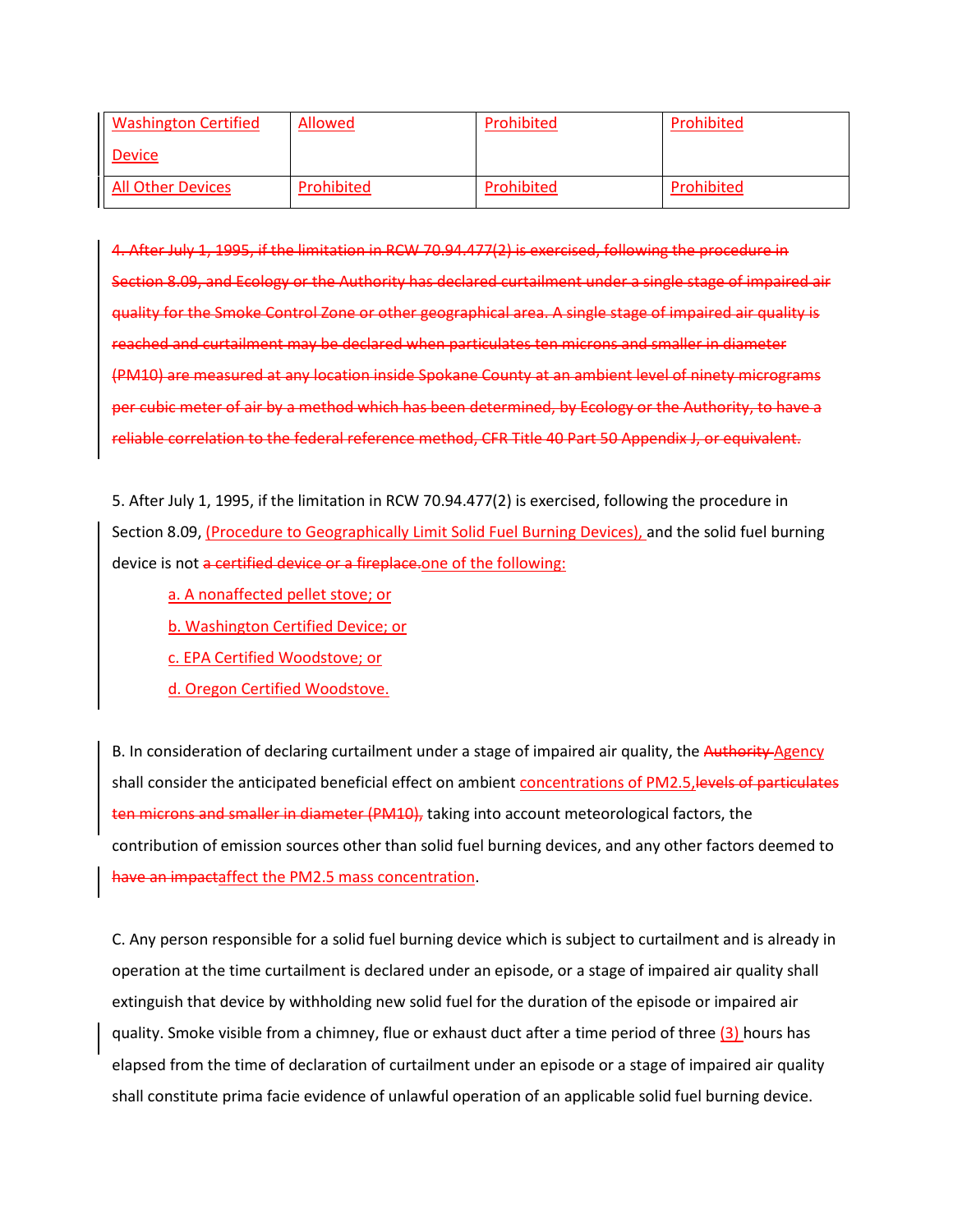This presumption may be refuted by demonstration that smoke was not caused by an applicable solid fuel burning device.

D. The AuthorityAgency, Ecology, Spokane County Health District, fire departments, fire districts, Spokane County Sheriff's Department, or local police having jurisdiction in the area may enforce compliance with solid fuel burning device curtailment after a time period of three  $(3)$  hours has elapsed from the time of declaration of curtailment under an episode or a stage of impaired air quality.

#### **SECTION 8.08 - EXEMPTIONS**

#### A. Categories

The provisions of Section 8.07 shall not apply to any person who possesses a valid written exemption for his/her residence, issued by the AuthorityAgency. The Authority Agency may issue written exemptions to any person whofor residences if any one of the following is demonstrates demonstrated any of the following to the satisfaction of the AuthorityAgency:

#### 1. Low Income

An economic need to burn solid fuel for residential space heating purposes by qualifying through Spokane Neighborhood Action Partners (SNAP) for energy assistance according to economic guidelines established by the U.S. Office of Management and Budget under the low income energy assistance program (L.I.E.A.P.).

#### 2. No Adequate Source of Heat

An exemption may be issued if all of the following apply:

a. That his/her heating system, other than a solid fuel heating device, is inoperable for reasons other than his/her own actions.3. That there is no adequate source of heat and the structureThe residence was constructed or substantially remodeled prior to July 1, 1992., and

b. The residence was originally constructed with a solid fuel burning device as a source of heat; and

c. A person in a residence does not have adequate source of heat without using a solid fuel burning device (RCW 70.94.477(6)(a)).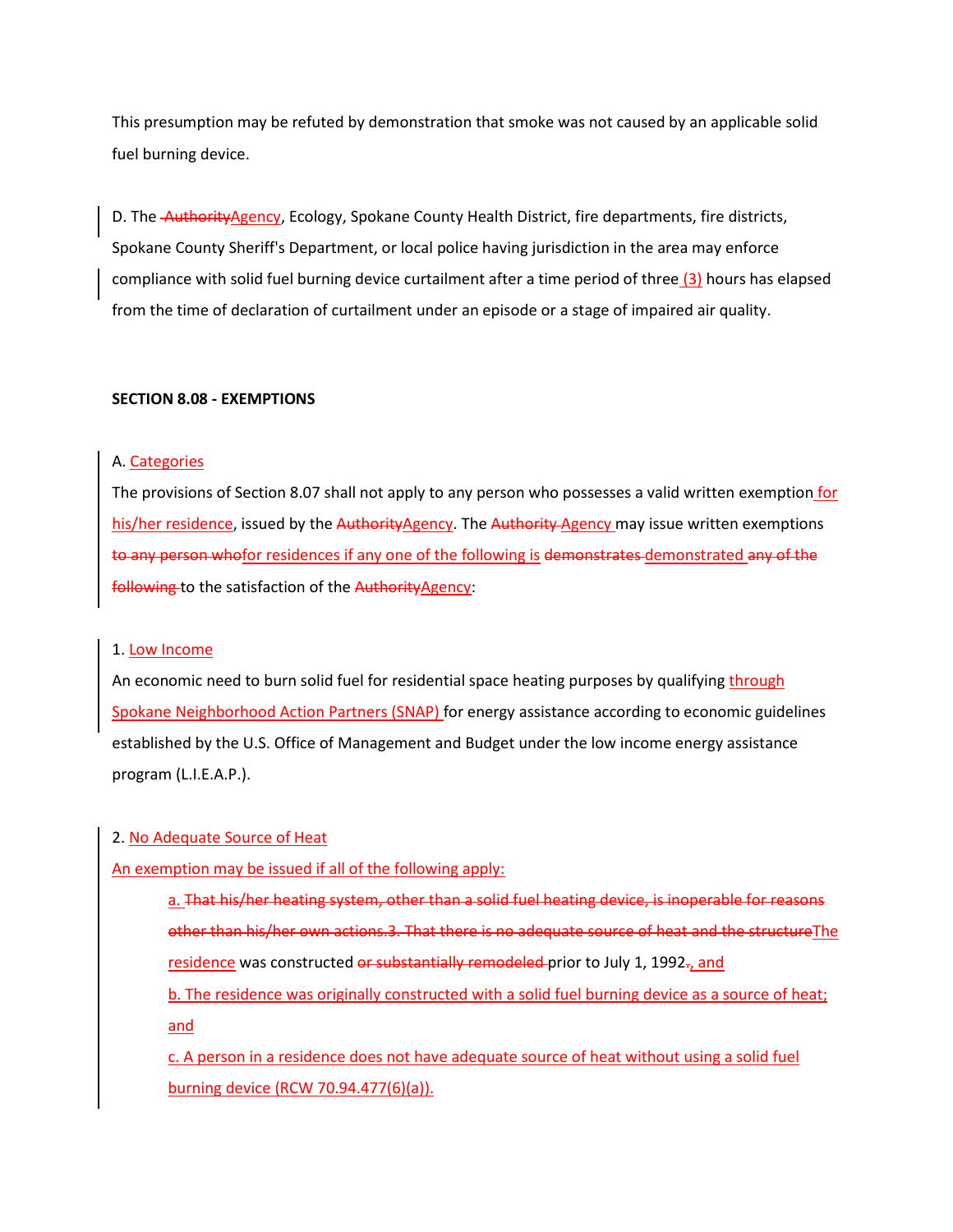1) Adequate source of heat means the ability to maintain seventy degrees Fahrenheit at a point three feet above the floor in all normally inhabited areas of a dwelling (WAC 173-433-030(1)); and

2) If any part of the heating system has been disconnected/removed, damaged, or is otherwise nonfunctional, the Agency shall base the assessment of the adequacy of design for providing an adequate source of heat in Section 8.08A2.c.1), above, on the system's capability prior to the disconnection/removal, damage, improper maintenance, malfunction, or occurrence that rendered the system nonfunctional.

A person's income level is not a determining factor in the approval or denial of an exemption under this provision. Exemptions based on income level are addressed in Section 8.08A.1.

4. That there is no adequate source of heat and the structure was constructed or substantially remodeled after July 1, 1992 and is outside an urban growth area, as defined in RCW 36.70A and is outside an area designated nonattainment for particulates ten microns and smaller in diameter (PM10) in accordance with CFR Title 40, Part 50.6.

### 3. Primary Heating Source Temporarily Inoperable

That his/her heating system, other than a solid fuel burning device, is temporarily inoperable for reasons other than his/her own actions. When applying for this exemption, the applicant must submit a compliance schedule for bringing his/her heating system, other than a solid fuel burning device, back into operation to be used as his/her primary heating source. Unless otherwise approved by SRCAA, exemptions will be limited to 30 calendar days. A person's income level is not a determining factor in the approval or denial of an exemption under this provision.

### 4. State of Emergency

If a state of emergency is declared by an authorized local, state, or federal government official due to a storm, flooding, or other disaster, which is in effect during a burn ban declared pursuant to Section 8.07 of this Regulation, the Control Officer may temporarily issue a State of Emergency exemption. The State of Emergency exemption shall serve as a general exemption from burn ban provision in Section 8.07. The temporary approval shall reference the applicable state of emergency, effective date, expiration date, and limitations, if any (e.g. specific geographic areas affected).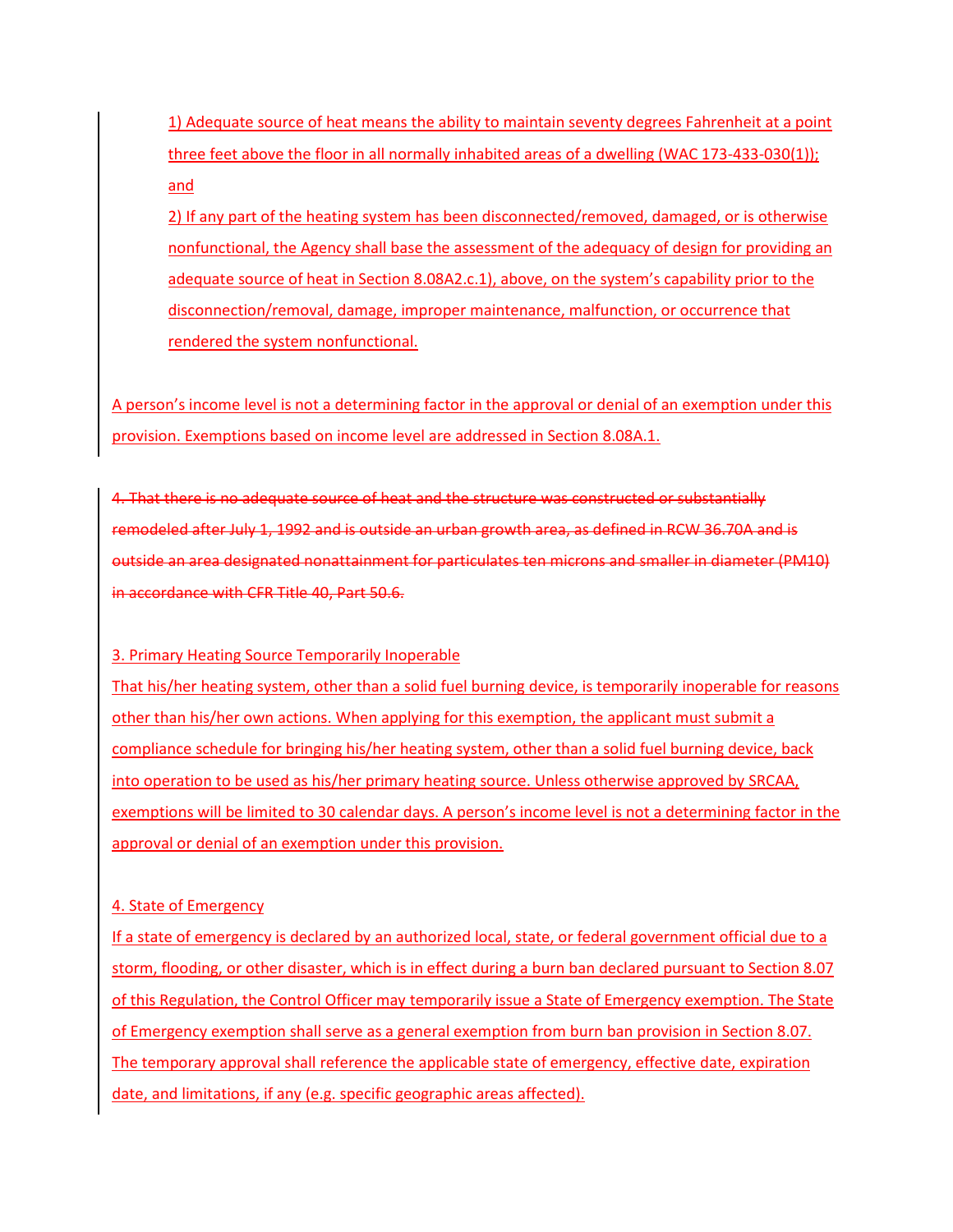### B. Exemption Duration and Renewals

Written exemptions shall be valid for a period determined by the AuthorityAgency, which shall not exceed one (1) year from the date of issuance. Exemptions in Section 8.08.A.1 & 2 may be renewed by the Agency, provided the applicant meets the applicable requirements at the time of exemption renewal. For renewals under Section 8.08.A.1, the applicant must demonstrate the low income status is met each time application is made. Exemption request may be denied by the Agency, regardless of the applicant's exemption history.

### C. Fees

Exemption requests must be accompanied by fees specified in SRCAA Article X Section 10.10 and SRCAA's fee schedule. For exemptions which are requested and qualify under the low income exemption in Section 8.08.A.1, the fee is waived.

### D. One-Time, 10-Day Temporary Exemption

SRCAA may issue one-time, 10-day temporary solid fuel burning device exemptions if persons making such requests qualify and provide all of the information below. Unless required otherwise by SRCAA, such exemption requests may be taken via telephone.

1. Full name; and

2. Mailing address; and

3. Telephone number; and

4. Acknowledgement that he/she believes he/she qualifies for an exemption pursuant to Section 8.08.A.1, 2, or 3; and

5. Physical address where the exemption applies; and

6. Description of the habitable space for which the exemption is being requested; and

7. Acknowledge that s/he has not previously requested such an exemption for the same physical address, except as provided below, and that all of the information provided is accurate.

One-time, 10-day temporary solid fuel burning device exemptions are not valid for any physical address for which a one-time, 10-day temporary solid fuel burning device exemption has previously been issued unless a past exemption was issued for a residence under different ownership or there is a temporary breakdown that qualifies under Section 8.08.A.3.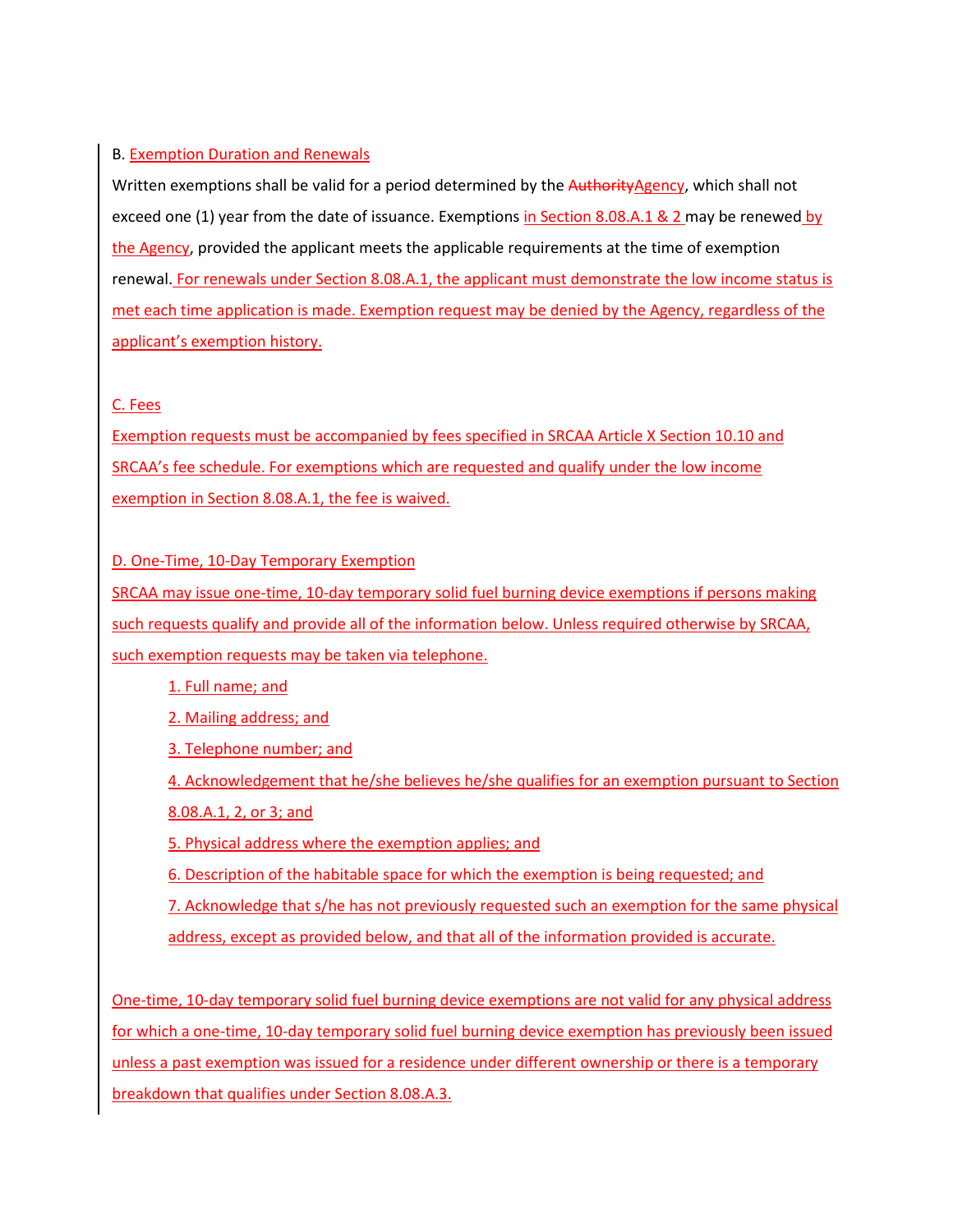E. Residential and Commercial Exemption Limitations

Except for commercial establishments qualifying under Section 8.08.A.3 or 8.08.D, exemptions are limited to residences. Exemptions are limited to normally inhabited areas of a residence, which includes areas used for living, sleeping, cooking and eating. Exemptions will not be issued for attached and detached garages, shops, and outbuildings. For commercial establishments, exemptions will be limited to areas identified in exemption approvals issued by SRCAA pursuant to Section 8.08.A.3 or 8.08.D.

C. The provisions of Section 8.07 and the requirement in Section 8.08.A. to obtain a written exemption shall not apply to any person who operates a furnace that is designed to burn wood, coal, or any other nongaseous or non liquid fuels.

### **SECTION 8.09 - PROCEDURE TO GEOGRAPHICALLY LIMIT SOLID FUEL BURNING DEVICES**

A. If the EPA finds that the Spokane PM10 Maintenance Area has violated a National Ambient Air Quality Standard for PM10 and After July 1, 1995, if the EPA finds that the Spokane PM10 Nonattainment Area, as defined in CFR Title 40, Part 81, has either:

1. failed to make Reasonable Further Progress, or

2. failed to timely attain a National Ambient Air Quality Standard for particulates ten microns and smaller in diameter (PM10), as defined in CFR title 40, Part 50.6, or

3. violated a National Ambient Air Quality Standard for PM10 after redesignation as an attainment area, emissions from solid fuel burning devices are determined by the EPA, in consultation with Ecology and the Authority Agency, to be a contributing factor to such failure or violation, then one year after such determination, the use of solid fuel burning devices not meeting the standards set forth in RCW 70.94.457 and WAC 173-433-100, is restricted to areas outside the Smoke Control Zone.

B. Within 30 days of the determination pursuant to Section 8.09.A., the Authority Agency shall publish a public notice in a newspaper of general circulation, informing the public of such determination and of the date by which such restriction on the use of solid fuel burning devices becomes effective.

C. Nothing in Section 8.09 shall apply to the use of fireplaces or to persons who have obtained an exemption pursuant to Section 8.08.A.1.